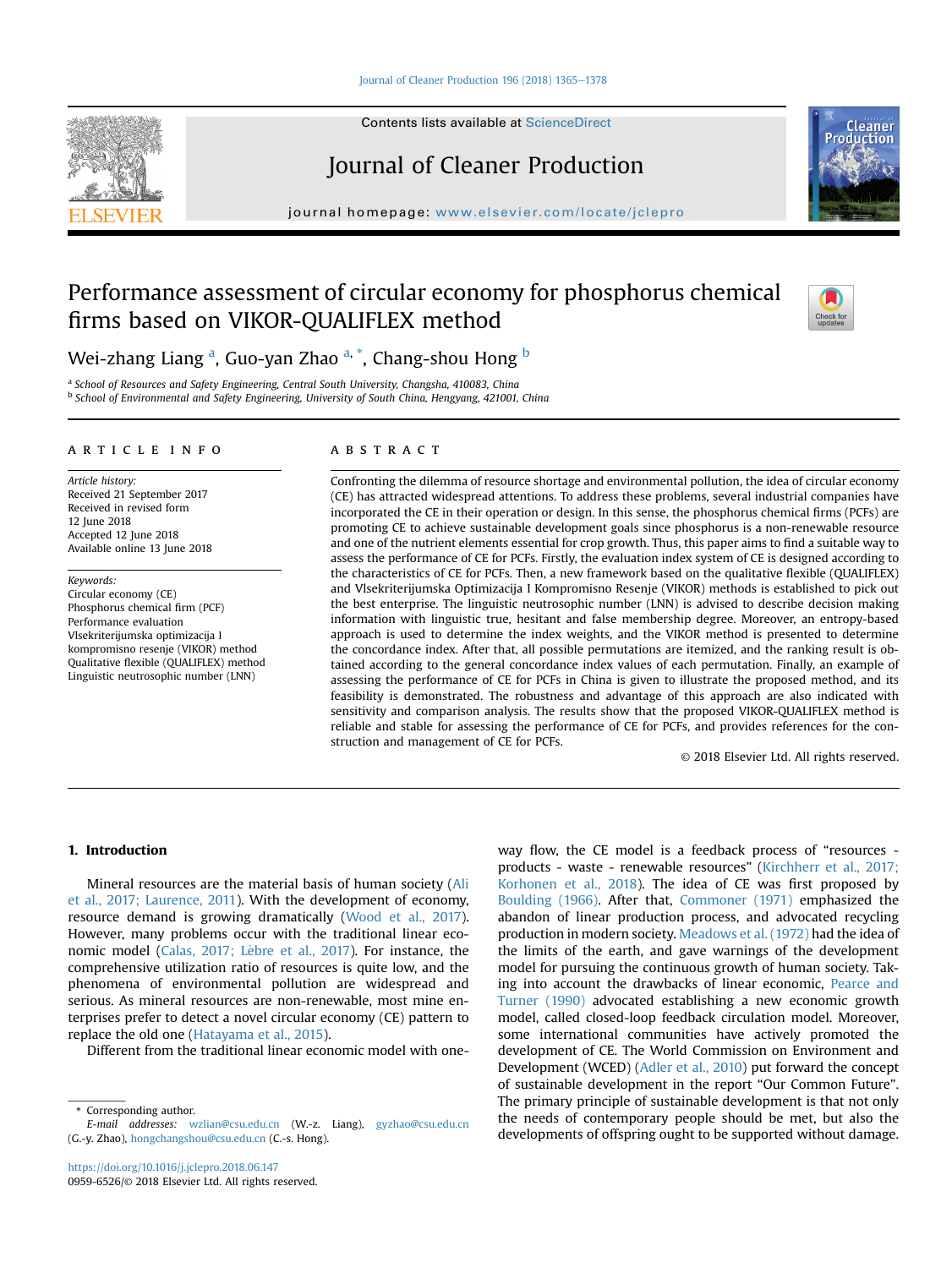"Agenda 21" is one of the most important documents adopted by the United Nations Conference on Environment and Development (UNCED) ([Spangenberg et al., 2002\)](#page-13-0). It clarified the options and action programs that human beings should make coordination between environmental protection and sustainable development. The European Commission (([EC 2011](#page-12-0))) established the European Resource Efficiency Platform (EREP) and developed a roadmap of resource efficiency and conservation. In China, the "Cleaner Production Promotion Law" and "Circular Economy Promotion Law" have been promulgated one after another.

On the basis of different scales, there are three levels of CE in practice, including the national level, the regional level, and the firm level ([Li et al., 2010; Ma et al., 2015\)](#page-12-0). Although a great many of achievements have been made in the work of CE in recent years, there are still some improvements that need to be made. On the one hand, most literature focused on the evaluation of CE in first two levels, such as the assessments for countries ([Hosseini and](#page-12-0) [Kaneko, 2011; Shmelev and Rodríguez-Labajos, 2009\)](#page-12-0), provinces ([Chen et al., 2017a, b; Tsai, 2010](#page-12-0)), cities ([Guo et al., 2017\)](#page-12-0), and ecoindustrial parks [\(Pan et al., 2016; Valenzuela-Venegas et al., 2016;](#page-13-0) [Zhao et al., 2017a, b](#page-13-0)). However, enterprises, which lie in fundamental positions, play an important role in the construction of CE system [\(Ma et al., 2015; Zhou et al., 2013](#page-12-0)). Therefore, it is necessary to study the CE in enterprises. At the firm level, there are several works in the literature evaluating the performance of CE. For example, [Zhou et al. \(2013\)](#page-13-0) employed the support vector machines to evaluate the performance of CE for iron and steel enterprise. [Li](#page-12-0) [and Zhao \(2016\)](#page-12-0) picked out a performance evaluation method for eco-industrial thermal power plants based on fuzzy GRA-VIKOR model. [Azapagic \(2004\)](#page-12-0) established the evaluation index system of sustainable development for mining and minerals industry in detail. Yet, since the conditions of different industries are various, these approaches may not be suitable to assess the performance of CE for every chemical firm.

On the other hand, as a rare and strategic resource ([Nesme and](#page-12-0) [Withers, 2016](#page-12-0)), phosphorus is a chief chemical raw material of making phosphate fertilizer, phosphoric acid, yellow phosphorus, etc. ([Cooper et al., 2011; Cordell and Neset, 2014](#page-12-0)). Approximately 90% of phosphorus is applied in agriculture [\(Brunner, 2010\)](#page-12-0). Therefore, the scarcity of phosphorus resources is directly related to food security and social stability ([Cordell et al., 2011; Cordell and](#page-12-0) [White, 2014](#page-12-0)). Recently, the situation of global phosphorus rock supply has become more and more grim. Several researches indicated that phosphate rock reserves would be exhausted in the next 50-100 years ([Cooper et al., 2011; Cordell et al., 2011; Smit et al.,](#page-12-0) [2009](#page-12-0)), and the global phosphorus scarcity is likely to be one of the greatest challenges in the 21st century [\(Cordell et al., 2011](#page-12-0)). In order to achieve the sustainable development of phosphorus resources, lots of phosphorus chemical firms (PCFs) are beginning to develop CE. [Ma et al. \(2015\)](#page-12-0) constructed a phosphorus chemical optimization model under CE, and improved the resource and economic efficiency of PCFs in Wengfu Group. [Li et al. \(2008a, b\)](#page-12-0) proposed a backfilling method using phosphogypsum as filling material, and mitigate its environmental effect in Kailin Group. Nevertheless, so far, few experts research the performance evaluation of CE in PCFs. For these reasons, it is more urgent to find applicable methods to evaluate the performance of CE for several PCFs.

The performance evaluation of CE for PCFs, which contains various aspects including economic, technological, environmental, managerial factors, etc., is a complex system ([Wu et al., 2009\)](#page-13-0). Considering that many indexes exist in evaluation process, the qualitative flexible (QUALIFLEX) approach is more suitable to deal with such problems ([Chen et al., 2013; Liu et al., 2016\)](#page-12-0). The outranking method, QUALIFLEX, is a mature and feasible decision making method. The QUALIFLEX method supposes that there are not completely compensable relationships among indexes. It is more suitable for dealing with group decision making problems where there are interactions among decision makers (DMs), or the number of alternatives is relatively small while that of indexes is large. It has attracted many attentions and has been applied into many areas. [Zhang \(2016\)](#page-13-0) suggested a hierarchical QUALIFLEX method on the basis of closeness index to get ranks. [Wang et al.](#page-13-0) [\(2017a, b\)](#page-13-0) combined cloud model and QUALIFLEX to assess the green suppliers. [Ji et al. \(2017\)](#page-12-0) proposed a QUALIFLEX and Tomada de Decisão Interativa Multicritério (TODIM) approach to choose the medical treatments. [Zhang \(2017\)](#page-13-0) selected the optimal supplier with a likelihood-based QUALIFLEX method under hesitant fuzzy environment. The key step of QUALIFLEX is to determine the general concordance index. However, in traditional QUALIFLEX, the score functions are often used to define concordance index. Maybe other suitable measures can also be regarded as concordance index to modify or extend the QUALIFLEX method.

Accordingly, the motivations and innovations of this paper are listed as follows:

- (1) In reality, people prefer to make evaluations by means of linguistic phrases, such as "very good", "good", "bad", etc [\(Li](#page-12-0) [and Zhao, 2016; Zhao et al., 2017a, b](#page-12-0)). In order to fully utilize assessment values, linguistic neutrosophic number (LNN) is suggested to describe decision making information. Hence, all the membership degrees related to truth, hesitance and false can be manifested in a LNN.
- (2) There are many evaluation indicators, such as phosphorus resource output, energy consumption and management level ([Wu et al., 2009\)](#page-13-0). In this case, it may be difficult for DMs to directly determine criteria weight values, because the index weights may be uncertain for DMs, and the aggregation process may be complex. Therefore, an entropy-based method corresponding to LNN is presented to determine the weight information. It is an objective weighting method, which can do with uncertainty and avoid the influence of subjective factors at the same time.
- (3) For selecting the best enterprise with convenience and efficiency, the QUALIFLEX method is an appropriate choice. In this paper, the group utility and the individual regret are combined as concordance index to extend conventional QUALIFLEX. These two vital factors are included in the Vlsekriterijumska Optimizacija I Kompromisno Resenje (VIKOR) approach ([You et al., 2015; Zhao et al., 2017a, b](#page-13-0)). The largest advantage of VIKOR method is that it considers both the maximization of group utility and the minimization of individual regret ([Rostamzadeh et al., 2015\)](#page-13-0). However, this method is a "choice" orientation method. That is to say, it is intended to find a compromise solution set for further choice, instead of a ranking result. By contrast, QUALIFLEX is a "rank" orientation method, so that a complete rank can be obtained. Thus, the combined method, VIKOR-QUALIFLEX, can not only take advantages of these two approaches, but also avoid the disadvantages of them.
- (4) As China is a great agricultural country, the consumption of phosphorus is quite huge [\(Ma et al., 2015\)](#page-12-0). Besides, the current situation of phosphorus resources in China is not optimistic, and the phosphorus has been regarded as a strategic mineral resource since 2016 [\(The State Department, 2016\)](#page-13-0). Accordingly, this paper chooses China as an illustrative example to assess the performance of CE for PCFs.

The aim of this paper is to propose a new framework for assessing the performance of CE for PCFs. Firstly, the evaluation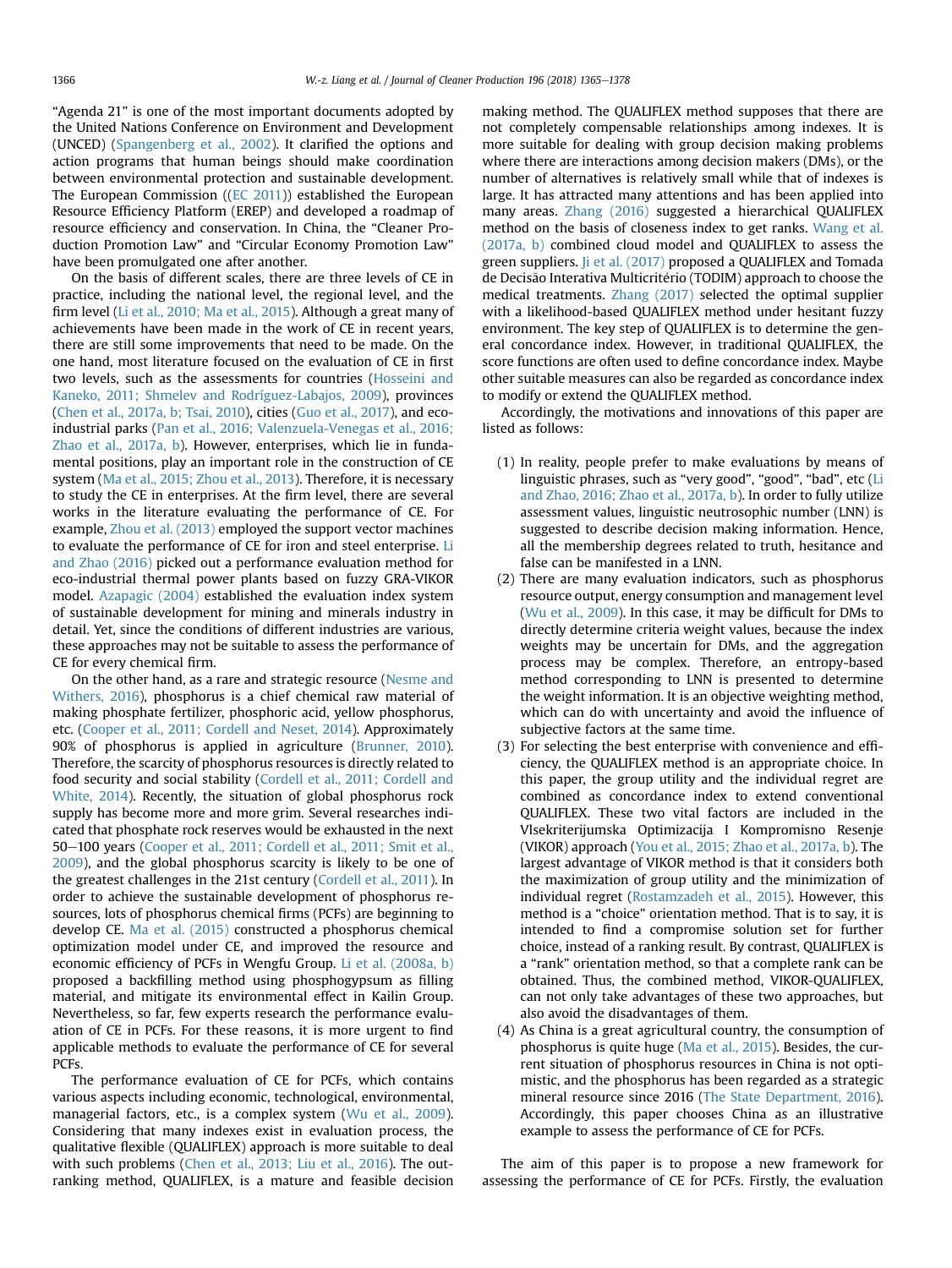index system of CE for PCFs is established. After that, the evaluation model is constructed by combining VIKOR and QUALIFLEX method, which can solve this kind of complicated and ambiguous problem efficiently. Finally, the proposed decision-making framework is applied to assess the performance of CE for PCFs in China.

The reminders of this paper are arranged as follows: In Section 2, the evaluation index system of CE for PCFs is established. Section [3](#page-4-0) advises a study method, which combined VIKOR and QUALIFLEX. It consists of four stages: obtain assessment values; determine index weight vector; calculate concordance index and get the optimal option. An example of assessing performance of CE for PCFs in China is given in Section [4](#page-6-0). After that, the sensitivity and comparison analysis are shown in Section [5](#page-7-0). In the end, some related conclusions are made.

## 2. Evaluation index system of CE for PCFs

Evaluation indexes are essential for the performance assessment of CE for PCFs ([Wu et al., 2009; Zhou et al., 2013](#page-13-0)). However, the standard evaluation index system has not been formed up to now. According to the rules of "3R" (reducing, reusing, recycling) and the characteristics of CE for PCFs, the evaluation index system should not only reflect the specific technical features of a circular system, but also highlight its capability in energy conservation and emission reduction. Therefore, in order to comprehensively evaluate the performance of CE for PCFs, five main criteria, namely phosphorus resource output, resources and energy consumption, waste recycling, environmental protection and management level, are chosen. The evaluation index system of CE for PCFs is shown in [Fig. 1.](#page-3-0)

## 2.1. Phosphorus resource output

The development of phosphate rock is located in upstream of the industrial chain of phosphorus chemical. Advanced technology should be adopted to reduce the loss rate and the dilution rate of phosphate ore in the process of phosphate rock mining. The subcriteria of phosphorus resource output criteria are summarized as follows:

## (1) Loss rate of phosphate ore  $c_1$

This criterion indicates the percentage of the lost ore accounts for reserves. The phosphate resources cannot be fully utilized due to the loss of ore. As a result, the loss rate of phosphate ore is chosen as an indicator ([Wu et al., 2009\)](#page-13-0).

## (2) Dilution rate of phosphate ore  $c_2$

This criterion depicts the degree of ore grade reduced due to the incorporation of waste rock in the mining. It makes the quality of the ore lowered and increases handling costs. For this reason, the indicator of dilution rate of phosphate ore is selected ([Wu et al.,](#page-13-0) [2009\)](#page-13-0).

## 2.2. Resources and energy consumption

Reduction is one of the basic principal of CE. Hence, it requires us to achieve production goals with less resources and energy. Thus, the resources and energy are saved during the production process. The sub-criteria of resources and energy consumption criteria are listed as follows:

(1) Resource consumption of per unit of industrial added value  $C<sub>3</sub>$ 

The phosphorus chemical industry need to consume a lot of resources, especially phosphate rock. The less the resources consumption of per unit of industrial added value, the better the development of CE. Consequently, it reflects the comprehensive utilization of resources ([Wang, 2014](#page-13-0)).

(2) Comprehensive energy consumption of per unit of industrial added value  $c_4$ 

Energy including coal, electricity, etc. is essential to produce phosphorus products. If the comprehensive energy consumption of per unit of industrial added value is less, it indicates that the firm do better in energy saving ([Wang, 2014](#page-13-0)).

2.3. Waste recycling

A lot of wastes including solid waste, liquid waste, gas waste, etc. are produced in phosphorus chemical industry. As they are also resources with great value, it is worth developing and recycling. The sub-criteria of waste recycling criteria are summarized as follows:

(1) Solid waste recycling rate  $c_5$ 

Considering large amount of solid waste are produced, such as tailings, waste stone, phosphogypsum, yellow phosphorus slag, etc., solid waste recycling rate is an important indicator for performance evaluation of CE ([Chen et al., 2017a, b; Zhou et al., 2012\)](#page-12-0). This criterion reflects the recycle capacity of solid waste in PCFs.

(2) Waste water recycling rate  $c_6$ 

In consideration of plenty of water resources consumed in the production process, it is necessary to choose waste water recycling rate as an indicator ([Tran et al., 2014](#page-13-0)). This criterion reflects the recycle capacity of waste water in PCFs.

(3) Exhaust cycling rate  $c_7$ 

Since lots of exhaust gases are produced, it is needed to select exhaust cycling rate as an indicator ([Hou et al., 2012\)](#page-12-0). This criterion reflects the recycle capacity of exhaust in PCFs.

(4) Comprehensive utilization ratio of associated resources  $c_8$ 

There are a number of associated resources existing in phosphate rock, and it is regrettable to handle it as a waste. Accordingly, selecting comprehensive utilization ratio of associated resources as an indicator is necessary [\(Li et al., 2008a, b\)](#page-12-0).

## 2.4. Environmental protection

Numerous of wastes are released in some PCFs, which would lead to environmental pollution. Among them, solid waste, waste water and exhaust emissions play important roles. Simultaneously, the investment of environmental governance should be under consideration. The sub-criteria of environmental protection criteria are listed as follows:

(1) The solid wastes emissions of per unit of industrial added value  $c_9$ 

These solid wastes not only take up a lot of land, but also cause serious pollution to the surrounding environment ([Elloumi et al.,](#page-12-0) [2017](#page-12-0)). This criterion indicates the emissions of solid wastes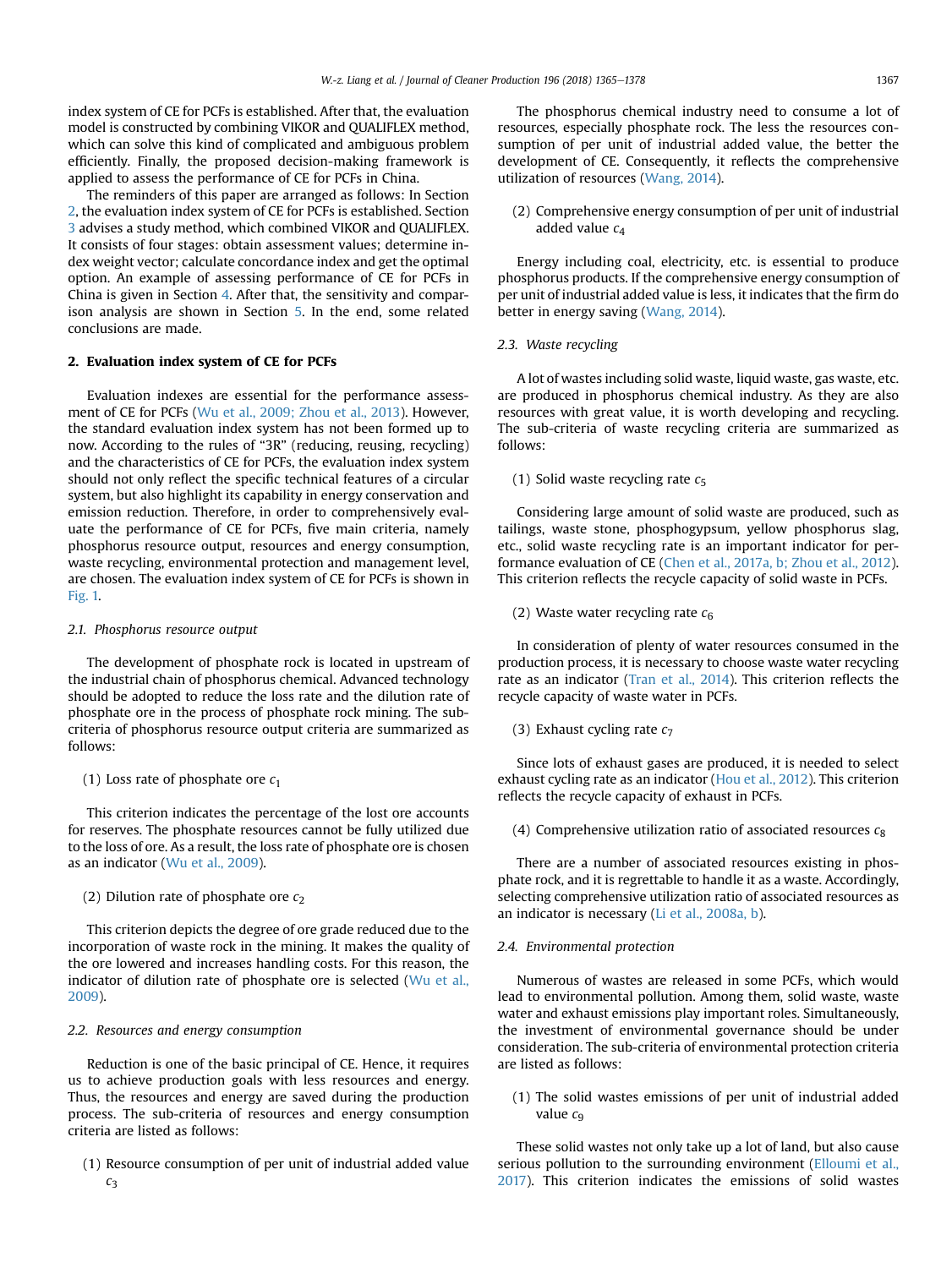<span id="page-3-0"></span>

Fig. 1. The evaluation index system of CE for PCFs.

during the production for per unit of industrial added value.

(2) The waste water emissions of per unit of industrial added value  $c_{10}$ 

The waste water contains a lot of toxic and hazardous substances, including phosphorus, fluorine, sulfur, chlorine, arsenic, alkali, uranium, etc., which are harmful to the environment [\(Kodera](#page-12-0) [et al., 2013\)](#page-12-0). This criterion reflects the emissions of waste water during the production for per unit of industrial added value.

(3) The exhaust emissions of per unit of industrial added value  $c_{11}$ 

The exhaust during the production process of phosphorus chemical mainly consists of CO,  $SO_2$ ,  $CO_2$ , HF,  $SiF_4$ ,  $H_3P$ ,  $H_2S$ , etc., which have a great damage on the environment [\(Jia, 2012](#page-12-0)). This criterion reflects the emissions of exhaust during the production for per unit of industrial added value.

(4) The investment of environmental governance  $c_{12}$ 

Since the importance of environmental protection has been realized, large amount of excellent enterprises are committed to environmental governance. Consequently, the investment of environmental governance should be considered [\(Wu et al., 2009\)](#page-13-0).

## 2.5. Management level

The performance of CE for PCFs should be reflected in terms of management, including establishment and implementation of regulations for CE. The sub-criteria of management level criteria are summarized as follows: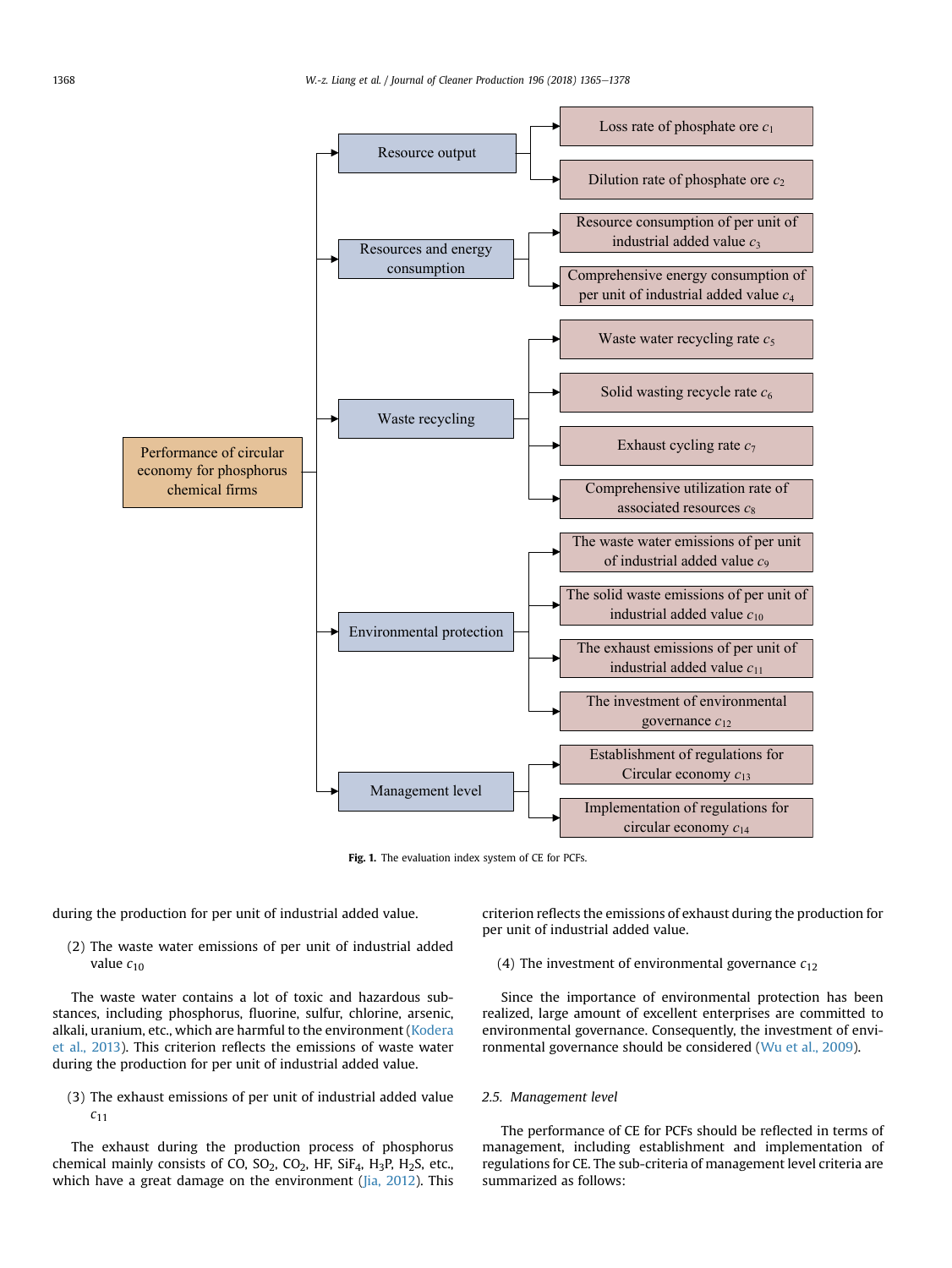## <span id="page-4-0"></span>(1) Establishment of regulations for CE  $c_{13}$

In order to maintain the progress of CE, some regulations ought to be established and improved. Therefore, the establishment of regulations for CE should be as an indicator [\(Wu et al., 2009](#page-13-0)).

## (2) Implementation of regulations for CE  $c_{14}$

Once the regulations for CE are established, the implementation of them is necessary. Thus, the implementation of regulations for CE should be also as an indicator ([Wu et al., 2009\)](#page-13-0).

## 3. Research approach

A decision making method combined VIKOR and QUALIFLEX is presented in this section. The framework is depicted in Fig. 2. More details of each stage can be seen in subsections  $3.1-3.4$ , respectively. (In order to facilitate readers to better understand, [Table 9](#page-11-0) in [Appendix](#page-11-0) is added to explain some nomenclatures.)

#### 3.1. Stage 1: obtaining evaluation information

With respect to a group assessment problem, s DMs  $\{g_1, g_2, ..., g_s\}$  try to make evaluation of *m* options  $\{z_1, z_2, ..., z_m\}$ , and then pick out the optimal one. In the process of evaluation, people may be accustomed to using linguistic phrases, like "very good" ([Luo et al., 2017\)](#page-12-0). For convenience, these phrases can be contained in a linguistic term set ([Xu, 2005](#page-13-0)). Besides, the linguistic term set can be expressed as  $p = \{p_b | b = 0, 1, ..., 2v\}$ , such as:  $P =$  ${p_0 = very \text{ bad}, p_1 = \text{bad}, p_2 = \text{slightly \text{ bad}}, p_3 = \text{medium}, p_4 = \text{total}}$ slightly good,  $p_5 = good$ ,  $p_6 = very$  good}. After [Xu \(2005\)](#page-13-0) defined the operations and comparison methods related to linguistic variables, many linguistic extensions are developed ([Khishtandar et al.,](#page-12-0) [2017; Liao et al., 2017; Wang et al., 2017a, b](#page-12-0)).

The evaluation information is obtained with the following steps: Step 1: Assessing alternatives with linguistic neutrosophic numbers (LNNs).

Lately, a new extension, called LNNs, is put forward by [Fang and](#page-12-0) [Ye \(2017\).](#page-12-0) A linguistic neutrosophic number (LNN) can be denoted as  $B = (b_T, b_I, b_F)$ , where  $b_T$ ,  $b_I$  and  $b_F$  are three independent linguistic phrases to express the linguistic truth-membership degree  $b_T$ , linguistic indeterminacy-membership degree  $b_I$  and linguistic falsity-membership degree  $b_F$ , respectively. For example, the descriptions of three membership degrees with linguistic phrases "bad", "good" and "very good" can be replaced by. $B = (p_1, p_5, p_6)$ .

Suppose  $B_1 = (b_{T_1}, b_{I_1}, b_{F_1})$  and  $B_2 = (b_{T_2}, b_{I_2}, b_{F_2})$  are two LNNs, then the operational rules are

$$
B_1 \oplus B_2 = (b_{T_1}, b_{I_1}, b_{F_1}) \oplus (b_{T_2}, b_{I_2}, b_{F_2}) = \left(b_{T_1 + T_2 - \frac{T_1 T_2}{2\nu}}, b_{\frac{I_1 I_2}{2\nu}}, b_{\frac{F_1 F_2}{2\nu}}\right);
$$
\n(1)



#### Fig. 2. The framework of the VIKOR-QUALIFLEX method.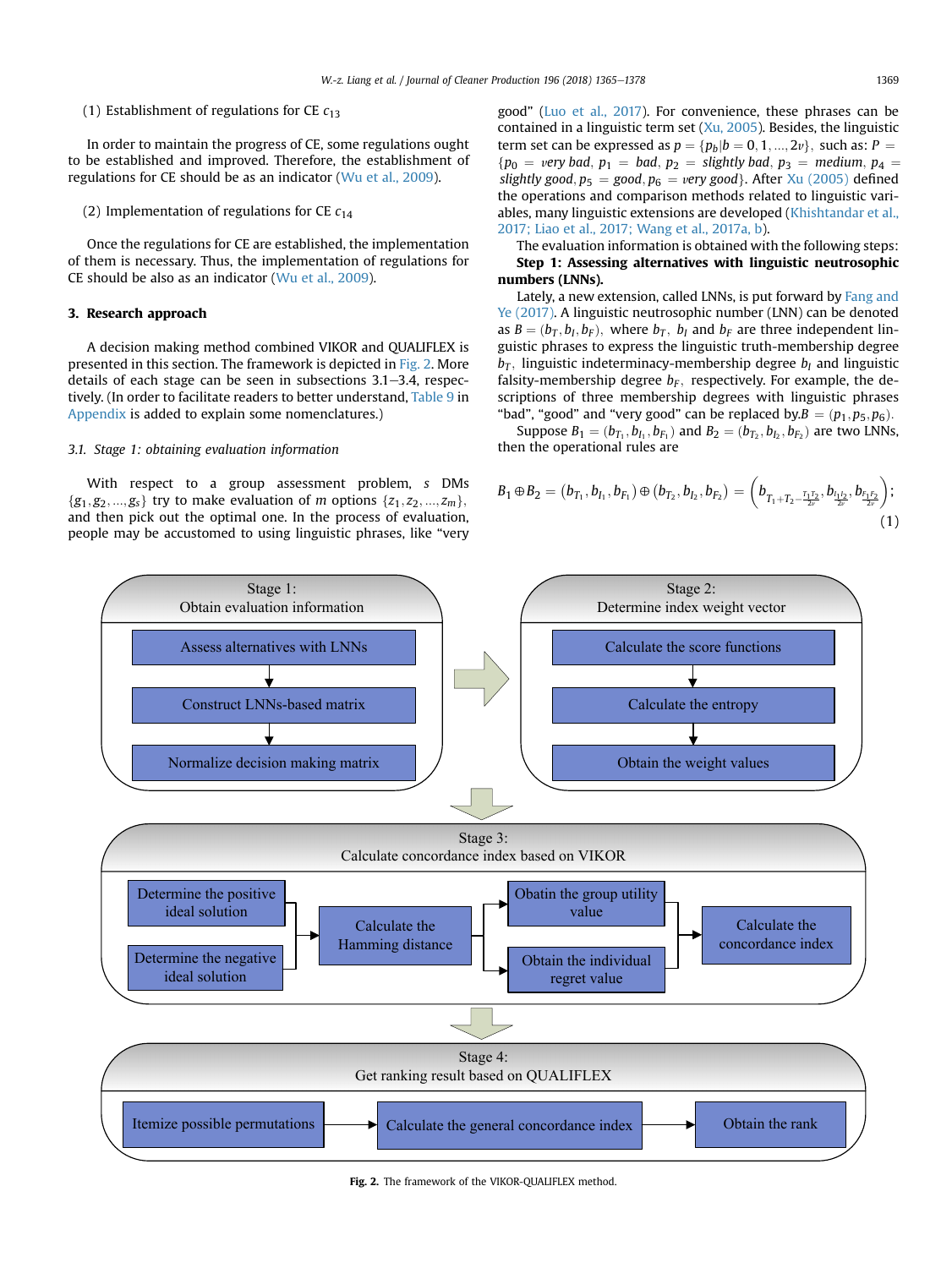<span id="page-5-0"></span>
$$
B_1 \otimes B_2 = (b_{T_1}, b_{I_1}, b_{F_1}) \oplus (b_{T_2}, b_{I_2}, b_{F_2})
$$
  
= 
$$
\left(b_{\frac{T_1 T_2}{2\nu}}, b_{I_1 + I_2 - \frac{I_1 I_2}{2\nu}}, b_{F_1 + F_2 - \frac{F_1 F_2}{2\nu}}\right);
$$
 (2)

$$
\gamma B_1 = \gamma (b_{T_1}, b_{I_1}, b_{F_1})
$$
  
=  $(b_{2\nu - 2\nu (1 - \frac{T_1}{2\nu})^\gamma}, b_{2\nu (\frac{I_1}{2\nu})^\gamma}, b_{2\nu (\frac{F_1}{2\nu})^\gamma})$  ( $\gamma > 0$ ); (3)

$$
B_1^{\gamma} = (b_{T_1}, b_{I_1}, b_{F_1})^{\gamma}
$$
  
=  $(b_{2\nu(\frac{T_1}{2\nu})^{\gamma}}, b_{2\nu-2\nu(1-\frac{I_1}{2\nu})^{\gamma}}, b_{2\nu-2\nu(1-\frac{F_1}{2\nu})^{\gamma}})(\gamma > 0).$  (4)

LNNs have a good feature of retaining original information as much as possible ([Liang et al., 2018](#page-12-0)). Hence, the total evaluation information of all professionals under *n* indexes  $\{c_1, c_2, ..., c_n\}$  is described by means of LNNs in this study.

#### Step 2: Constructing LNNs-based matrix.

Then, all of the evaluation information with LNNs is contained in a general decision making matrix as follows:

$$
H = (B_{ij})_{n \times m} = \begin{bmatrix} B_{11} & \cdots & B_{1m} \\ B_{21} & \cdots & B_{2m} \\ \vdots & \cdots & \vdots \\ B_{nm} & \cdots & B_{nm} \end{bmatrix}
$$
  
= 
$$
\begin{bmatrix} (b_{T_{11}}, b_{I_{11}}, b_{F_{11}}) & \cdots & (b_{T_{1m}}, b_{I_{1m}}, b_{F_{1m}}) \\ (b_{T_{21}}, b_{I_{21}}, b_{F_{21}}) & \cdots & (b_{T_{2m}}, b_{I_{2m}}, b_{F_{2m}}) \\ \vdots & \cdots & \vdots \\ (b_{T_{m1}}, b_{I_{n1}}, b_{F_{n1}}) & \cdots & (b_{T_{nm}}, b_{I_{nm}}, b_{F_{nm}}) \end{bmatrix}.
$$

#### Step 3: Normalizing decision making matrix.

On account of several cost indexes, some conversions need to be used by following formula [\(Liang et al., 2017](#page-12-0)):

$$
\left.\begin{array}{l}\n b_{T_{ij}}^c = b_{T_{2\nu - ij}} \\
 b_{I_{ij}}^c = b_{I_{2\nu - ij}} \\
 b_{F_{ij}}^c = b_{F_{2\nu - ij}}\n \end{array}\right\rbrace .
$$
\n(5)

Thus, the normalized decision making matrix is denoted as.  $H^c = (B_{ij}^c)_{n \times m} = (b_{T_{ij}}^c, b_{I_{ij}}^c, b_{F_{ij}}^c)_{n \times m}.$ 

## 3.2. Stage 2: determining index weight vector

To make assessment of an option, many indexes may be taken into account. In most cases, the importance or weight of each index is not equal. Therefore, an algorithm to determine index weight vector on the basis of entropy is proposed.

Entropy theory presented by Shannon is used to measure the amount of information [\(Shannon, 1948](#page-13-0)). If the entropy of an evaluation index is smaller, it indicates that this index carries more information, and has a greater impact on final results. Entropybased method is an objective method through calculating index weight, which can avoid the influence of subjective factors [\(Zhao](#page-13-0) [et al., 2017a, b\)](#page-13-0). The calculation steps are as follows:

#### Step 1: Calculating the score functions.

Calculate the score function  $K(B_{ij})$  ([Fang and Ye, 2017\)](#page-12-0)  $(i = 1, 2, ...)$  $..., n, j = 1, 2, ..., m$  of each LNN in the comprehensive decision matrix with the following formula:

$$
K(B_{ij}) = (4v + T_{ij} - I_{ij} - F_{ij})/(6v),
$$
\n(6)

## Step 2: Calculating the entropy.

Calculate the entropy  $Y_i$   $(i = 1, 2, ..., n)$  of each row with the following formulas:

$$
Y_i = -\frac{1}{\ln m} \sum_{j=1}^{m} K_{ij} \ln K_{ij},
$$
 (7)

$$
K_{ij} = K(B_{ij}) \bigg/ \sum_{j=1}^{m} K(B_{ij}). \tag{8}
$$

## Step 3: Obtaining the weight values.

Calculate the weight values of each index  $c_i$  ( $i = 1, 2, ..., n$ ) with the following formula:

$$
\omega_i = (1 - Y_i) / \sum_{i=1}^n (1 - Y_i).
$$
\n(9)

## 3.3. Stage 3: calculating concordance index based on VIKOR

[Opricovic and Tzeng \(2004\)](#page-13-0) firstly presented the VIKOR method. The basic idea of VIKOR method is to pursue the maximization of group benefit and the minimization of individual regret. The rank is obtained through identifying the ideal solutions, and then calculating the group utility value, the individual regret value and the compromise solution. It is applicable for DMs who prefer to maximize profit.

The algorithm of calculating concordance index is shown as follows:

Step 1: Determining the positive and negative ideal solutions. Determine the positive ideal solution  $B_i^+ = (b_{T_i^+}, b_{T_i^+}, b_{F_i^+})$  and<br>rative ideal solution  $B_i^- = (b_i, b_i, b_i)$  of each row. negative ideal solution  $B_i^- = (b_{T_i^-}, b_{T_i^-}, b_{F_i^-})$  of each row.

The size of two LNNs is determined by the score function  $K(B_{ij})$ (Equation (2)) and the accuracy function  $F(B_{ii})$  (Equation (6)) [\(Fang](#page-12-0) [and Ye, 2017](#page-12-0)). Suppose  $B_1 = (b_{T_1}, b_{T_1}, b_{F_1})$  and  $B_2 = (b_{T_2}, b_{T_2}, b_{F_2})$  are two random LNNs, if  $K(B_1) < K(B_2)$ , then  $B_1 < B_2$ ; if  $K(B_1) = K(B_2)$ and  $F(B_1) < F(B_2)$ , then  $B_1 < B_2$ ; if  $K(B_1) = K(B_2)$  and  $F(B_1) = F(B_2)$ , then  $B_1 \sim B_2$ .

$$
F(B_{ij}) = (T_{ij} - F_{ij})/(2\nu),
$$
\n(10)

## Step 2: Calculating the Hamming distance.

Calculate the Hamming distance between each LNN [\(Liang et al.,](#page-12-0) [2017\)](#page-12-0) and the corresponding positive ideal solution in same line with the following formula:

$$
d(B_{ij}, B_i^+) = \frac{1}{6\nu} (|T_{ij} - T_i^+| + |I_{ij} - I_i^+| + |F_{ij} - F_i^+|),
$$
 (11)

## Step 3: Obtaining the group utility and individual regret values.

Calculate the group utility value  $U_i$  and individual regret value  $R_i$ ( $j = 1, 2, ..., m$ ) of each option with the following formulas:

$$
U_j = \sum_{i=1}^n \frac{\omega_i d\left(B_i^+, B_{ij}\right)}{d\left(B_i^+, B_i^-\right)},\tag{12}
$$

$$
R_j = \max_i \left\{ \frac{\omega_i d\left(B_i^+, B_{ij}\right)}{d\left(B_i^+, B_i^-\right)} \right\},\tag{13}
$$

## Step 4: Calculating the concordance index.

Calculate the concordance index of option  $z_i$   $(j = 1, 2, ..., m)$  over option  $z_k$ ( $k = 1, 2, ..., m$ ) with the following formula: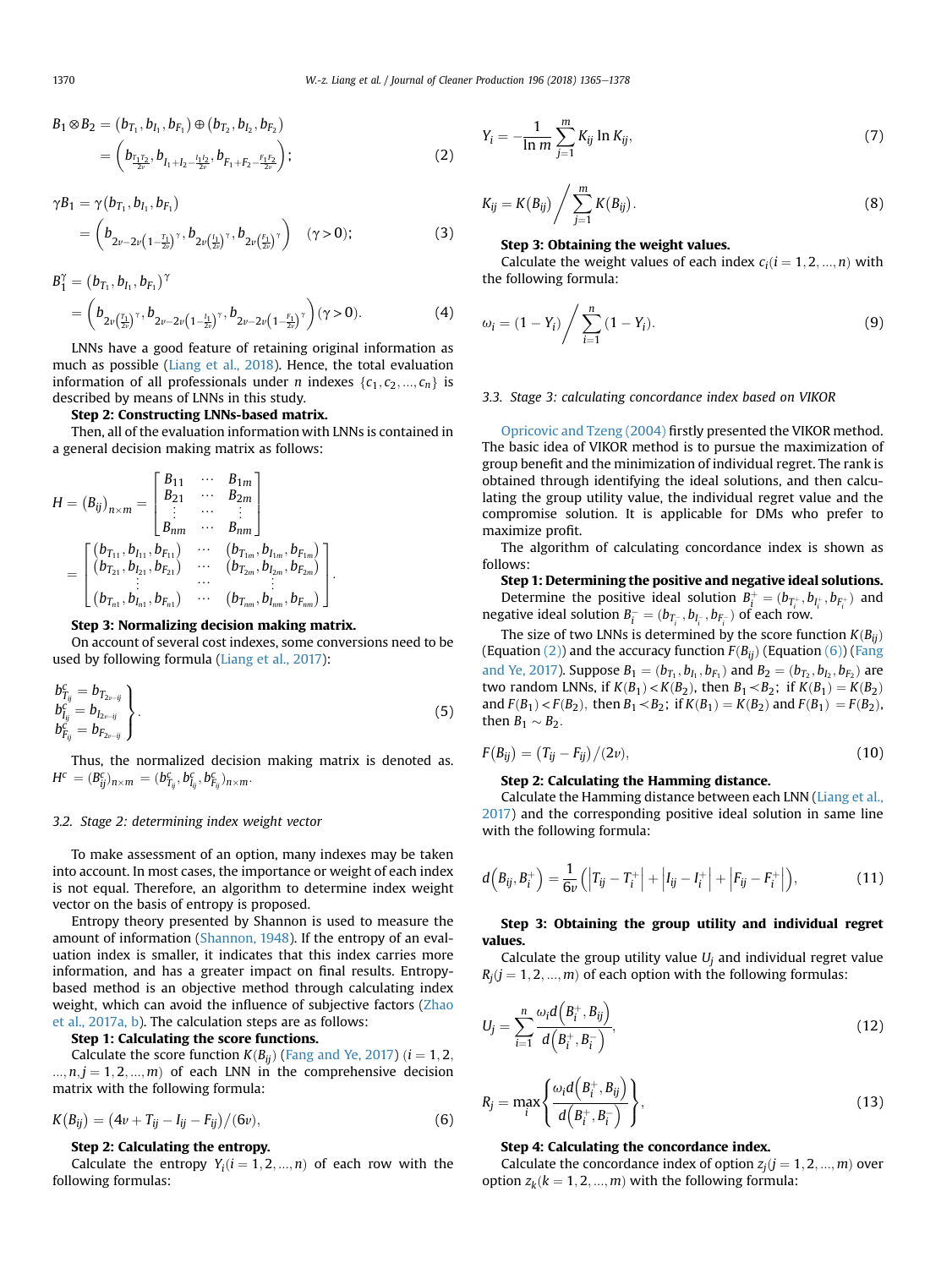<span id="page-6-0"></span>
$$
CI_{jk} = \lambda \frac{U_k - U_j}{U_j^+ - U_j^-} + (1 - \lambda) \frac{R_k - R_j}{R_j^+ - R_j^-},
$$
\n(14)

where  $U_j^+ = \max(U_j)$ ,  $U_j^- = \min(U_j)$ ,  $R_j^+ = \max(R_j)$ ,  $R_j^- = \min(R_j)$ ,<br>and  $\lambda \subset [0, 1]$  is a decision mathematic performance of ficient and  $\lambda \in [0, 1]$  is<sup>*i*</sup> a decision making mechanism coefficient.

## 3.4. Stage4: Getting ranking result based on QUALIFLEX

Utilizing the concordance index, a ranking order can be obtained based on QUALIFLEX. It is especially applicable and effective when the number of indexes distinctly exceeds the number of alternatives in a decision making problem.

The detailed steps are displayed as follows (*Ii et al., 2017*):

## Step 1: Itemizing possible permutations.

Itemize *m*! possible permutations, denoted as  $r_p = (..., z_j, ..., z_k)$ ...), where option  $z_k$  is no better than option  $z_j$ , and  $p = 1, 2, ..., m!$ .

## Step 2: Calculating the general concordance index.

Calculate the general concordance index in each permutation with the following formula:

$$
Cl_p = \sum_{j=1}^{m!-1} \sum_{k=j+1}^{m!} Cl_{jk}(p = 1, 2, ..., m!).
$$
 (15)

## Step 3: Obtaining the rank.

Obtain the rank in line with the values of  $Cl_p(p = 1, 2, \ldots, m!)$ . The bigger the values of  $Cl_p$ , the better the permutation.  $r_p$ .

#### 4. Case study

In this section, the proposed VIKOR-QUALIFLEX method is applied to assess the performance of CE for PCFs in China. First, the current situation of China's phosphorus chemical industry is analyzed. Then, an illustrative example is presented to demonstrate the applicability of this approach.

#### 4.1. The current situation of China's phosphorus chemical industry

#### (1) Characteristic of phosphate rock

The development of phosphate rock is the basis of phosphorus chemical industry. According to statistics from the United States Geologic Survey (USGS) in 2013 [\(Van Kauwenbergh et al., 2013\)](#page-13-0), the phosphate rock mainly distributes over four countries, namely Morocco and Western Sahara, China, Algeria and Syria, which is up to 87% of global reserves. After Morocco, China has the secondhighest reserves of phosphate rock all over the world.

The phosphate rock reserves from 2006 to 2015 in China are demonstrated in [Fig. 3](#page-7-0) ([NBSPRC, 2016\)](#page-12-0). Even though the large consumption of phosphorus resources lead to its decrease with time, phosphate rock reserves is rising slightly with numerous new phosphorus orebody explored. [Fig. 3](#page-7-0) also describes the per capita availability of phosphate rock. Since China has a large population, the per capita availability of phosphate rock is still low.

The distribution of phosphate rock is unbalanced (see [Fig. 4\)](#page-7-0), and mainly occurs in Guizhou, Hubei, Sichuan and Yunnan province ([NBSPRC, 2016\)](#page-12-0). Specifically, they are concentrated in Wengfu and Kaiyang in Guizhou province, Yichang, Huji and Baokang in Hubei province, Jinhe - Qingping and Mabian in Sichuan province, and Dianchi in Yunnan province [\(Jia, 2012](#page-12-0)).

In addition, lots of orebody are inclined and thin or medium heavy. These deposit conditions have greatly increased the difficulty of mining. It is likely to bring a lot of problems, such as high dilution rate, great loss rate, expensive production costs. Therefore, the situation of phosphorus resources in China is not optimistic.

## (2) Resource recovery of phosphate rock

Phosphate rock can be processed into many products. Most of phosphate rock in China is used to produce phosphate fertilizer ([Jia,](#page-12-0) [2012\)](#page-12-0). However, a large amount of phosphorus has not been utilized adequately as well. Besides, the phosphorus over standard may have great negative effect on the ecological environment, such as water eutrophication.

Wastes produced from mining and processing of phosphate rock, including waste stone, phosphogypsum, yellow phosphorus slag, waste water, exhaust gas, etc., are also useful resource. However, owing to the factors of technique or cost, they are not fully utilized in China. On the contrary, some of them are discharged directly, which bring a great threat to the ecological environment and public safety. In addition, some associated resources, such as iodine, fluorine, magnesium, molybdenum, etc., are also included in phosphate rock. At present, most of PCFs in China mainly focus on the development of phosphorus, the comprehensive utilization ratio of associated resources is still low, which leads to a great waste.

In order to improve the resource recovery rate of phosphate rock, it is necessary to develop a CE for PCFs in China. The utilization model of phosphorus resources has been greatly changed, as shown in [Fig. 5](#page-8-0) ([Li and Jia, 2006\)](#page-12-0). Some measures have been conducted, such as the improvements of production technology, comprehensive utilization of waste, recycling of resources, management of the environment, etc. On account of the differences in the development pattern of CE for different enterprises, it is needed to establish a CE evaluation system for PCFs in China.

#### 4.2. An illustrative example

In this subsection, the performance of CE for four PCFs (denoted as  $z_1$ ,  $z_2$ ,  $z_3$  and  $z_4$ ) in China is assessed by using proposed VIKOR-QUALIFLEX method. These four PCFs demonstrate a favorable performance of CE. The developmental pattern of them can enhance the resource recovery rate of phosphate rock and reduce environmental problems. Accordingly, the mutual benefits of economy and environment can be obtained, which indicate typical characteristics of CE for PCFs. The specific calculation steps to select the best one from these four enterprises are presented below.

In stage 1: A group of professionals were invited to evaluate the performance of CE for four companies with LNN. After in-depth investigations and heated discussions, the initial assessment matrix was indicated in [Table 10](#page-11-0) (See [Appendix](#page-11-0)). Then, the normalized assessment matrix was calculated by Equation [\(1\),](#page-4-0) which was listed in [Table 1.](#page-8-0)

In stage 2: At first, the values of score function  $K(B_{ii})$  were calculated based on Equation [\(2\),](#page-5-0) as depicted in [Table 11](#page-11-0) (See [Appendix\)](#page-11-0). Then, the entropy values  $Y_i$  and the weight values  $w_i$  of each index  $c_i$  were calculated by using Equations [\(3\)](#page-5-0)–[\(5\),](#page-5-0) as shown in [Table 2](#page-8-0).

In stage 3: Firstly, the positive ideal solution  $B_i^+ = (b_{\overline{I}_i}^+, b_{\overline{I}_i}^-, b_{\overline{I}_i}^+)$  and the negative ideal solution  $B_i^- = (b_{\overline{I}_i}^-, b_{\overline{I}_i}^-, b_{\overline{I}_i}^-)$  of each row were determined, as shown in [Table 12](#page-12-0) (See [Appendix\)](#page-11-0). Then, the distance between each LNN and the corresponding positive ideal solution in same row were obtained using Equation [\(7\)](#page-5-0), as listed in [Table 13](#page-12-0) (See [Appendix\)](#page-11-0). After that, the group utility value  $U_i$  and individual regret value  $R_i$  were calculated on the basis of Equations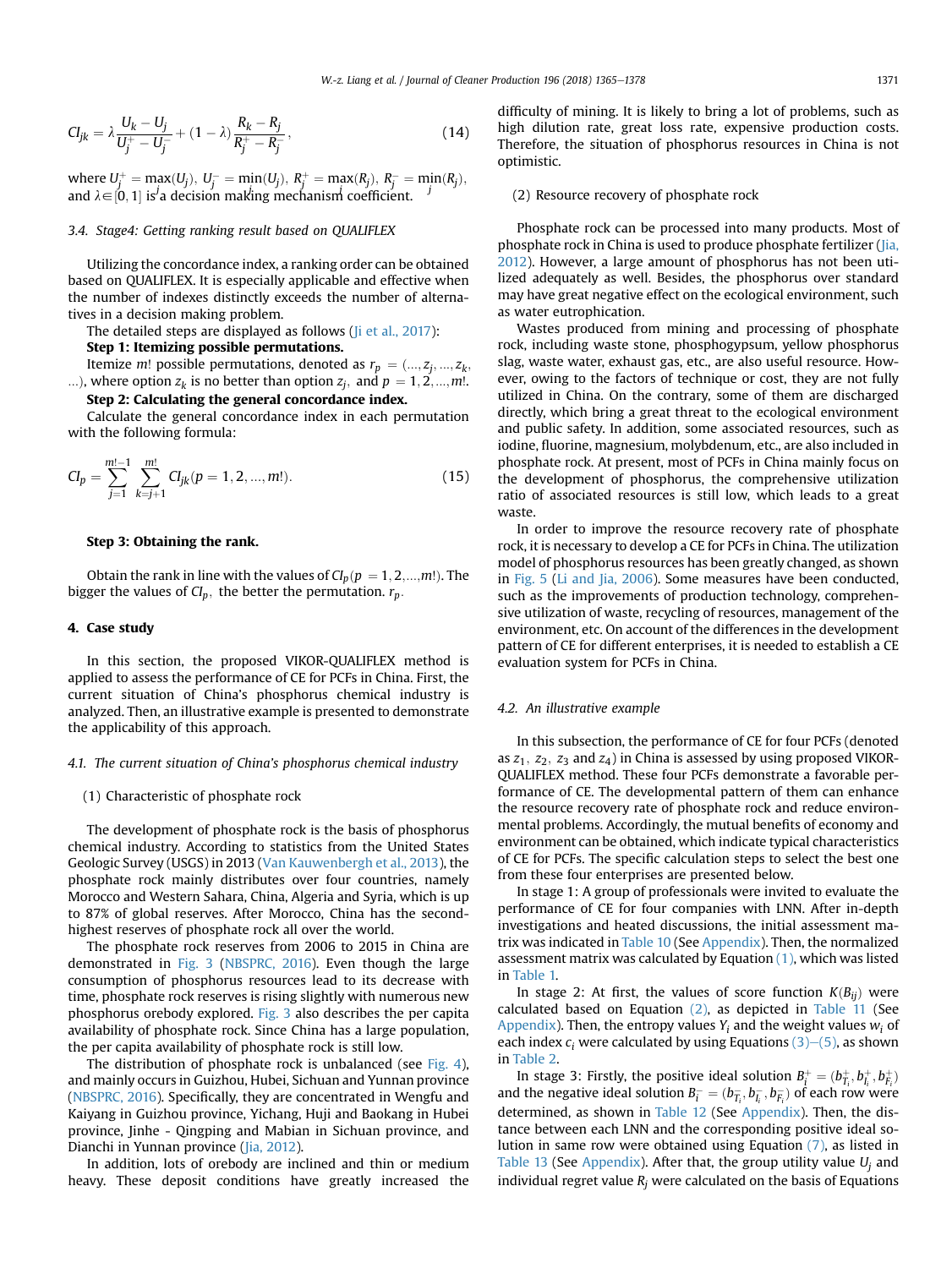<span id="page-7-0"></span>

Fig. 3. The reserves and per capita availability of phosphate rock (Data sources [\(NBSPRC, 2016\)](#page-12-0)).



Fig. 4. Distribution of phosphate rock reserves in China (Data sources ([NBSPRC, 2016](#page-12-0)).

[\(8\) and \(9\),](#page-5-0) as presented in [Table 3](#page-8-0). Finally, suppose  $\lambda = 0.5$ , the concordance index was derived with Equation  $(10)$ , as shown in [Table 4.](#page-8-0)

In stage 4: All 24 possible permutations were itemized:  $r_1 = (z_1, z_2, z_3, z_4),$ <br>  $r_2 = (z_1, z_2, z_4, z_3),$ <br>  $r_3 = (z_1, z_3, z_2, z_4),$ <br>  $r_4 = (z_1, z_3, z_4, z_2),$ <br>  $r_5 = (z_1, z_4, z_2, z_3),$ <br>  $r_6 = (z_1, z_4, z_3, z_2),$  $r_4 = (z_1, z_3, z_4, z_2),$   $r_5 = (z_1, z_4, z_2, z_3),$   $r_6 = (z_1, z_4, z_3, z_2),$ <br> $r_7 = (z_2, z_3, z_4, z_5),$   $r_8 = (z_3, z_4, z_5),$   $r_9 = (z_4, z_4, z_5),$   $r_{10} = (z_4, z_5, z_5),$   $r_{11} = (z_5, z_6, z_7),$   $r_{12} = (z_5, z_6, z_7),$  $r_7 = (z_2, z_1, z_3, z_4), r_8 = (z_2, z_1, z_4, z_3), r_9 = (z_2, z_3, z_1, z_4), r_{10} = (z_2, z_3, z_1),$  $z_3, z_4, z_1),$ <br>  $r_{11} = (z_2, z_4, z_1, z_3),$ <br>  $r_{12} = (z_2, z_4, z_3, z_1),$ <br>  $r_{14} = (z_3, z_1, z_4, z_2),$ <br>  $r_{15} = (z_3, z_2, z_1, z_4),$  $\begin{array}{llll} r_{13}=(z_3,z_1,z_2,z_4),\quad & r_{14}=(z_3,z_1,z_4,z_2),\quad & r_{15}=(z_3,z_2,z_1,z_4),\\ r_{16}=(z_3,z_2,z_4,z_1),\quad & r_{17}=(z_3,z_4,z_1,z_2),\quad & r_{18}=(z_3,z_4,z_2,z_1), \end{array}$  $r_{16} = (z_3, z_2, z_4, z_1),$   $r_{17} = (z_3, z_4, z_1, z_2),$   $r_{18} = (z_3, z_4, z_2, z_1),$ <br>  $r_{19} = (z_4, z_1, z_2, z_3),$   $r_{20} = (z_4, z_1, z_3, z_2),$   $r_{21} = (z_4, z_2, z_1, z_3),$  $r_{19} = (z_4, z_1, z_2, z_3),$   $r_{20} = (z_4, z_1, z_3, z_2),$   $r_{21} = (z_4, z_2, z_1, z_3),$ <br> $r_{22} = (z_4, z_2, z_1, z_3),$   $r_{23} = (z_4, z_2, z_1, z_3),$  Then  $r_{22} = (z_4, z_2, z_3, z_1), r_{23} = (z_4, z_3, z_1, z_2), r_{24} = (z_4, z_3, z_2, z_1).$  Then, the general concordance index of each permutation was calculated the general concordance index of each permutation was calculated with Equation [\(11\)](#page-5-0), as shown in [Table 5](#page-9-0). Since  $Cl_8 = 3.6316$  is the largest value, then the rank is  $z_2 \geq z_1 \geq z_4 \geq z_3$ , and the optimal option is.  $z_2$ .

#### 5. Sensitivity and comparison analysis

In this section, sensitivity and comparison analysis are provided

to reveal the robustness, effectiveness and highlights of the presented approach.

## 5.1. Sensitivity analysis

In stage 4 of the research approach, a parameter  $\lambda$  is introduced to coordinate the group utility and the individual regret (see Equation [\(10\)](#page-5-0)). Generally, a consensus decision making mechanism is adapted, and  $\lambda = 0.5$  is made from an equilibrium point of view. However, the value of  $\lambda$  may be various for different experts or groups. When DMs highlight the maximization of group utility, the value of this parameter will become larger, and  $0.5 \le \lambda \le 1$ . On the contrary, a small  $\lambda$  will be given when DMs has emphasize on the minimization of individual regret, and  $0 \le \lambda \le 0.5$ . The value of  $\lambda$ affects the value of concordance index, and the concordance index has a decisive role in obtaining rank. Consequently, it is necessary to analyze the effects of this parameter  $\lambda$  on ranking orders. [Fig. 6](#page-9-0) describes the results of the proposed method using different  $\lambda$ values when  $0 \le \lambda \le 0.5$ . [Fig. 7](#page-10-0) illustrates the results of the proposed method with different  $\lambda$  values when  $0.5 \le \lambda \le 1$ .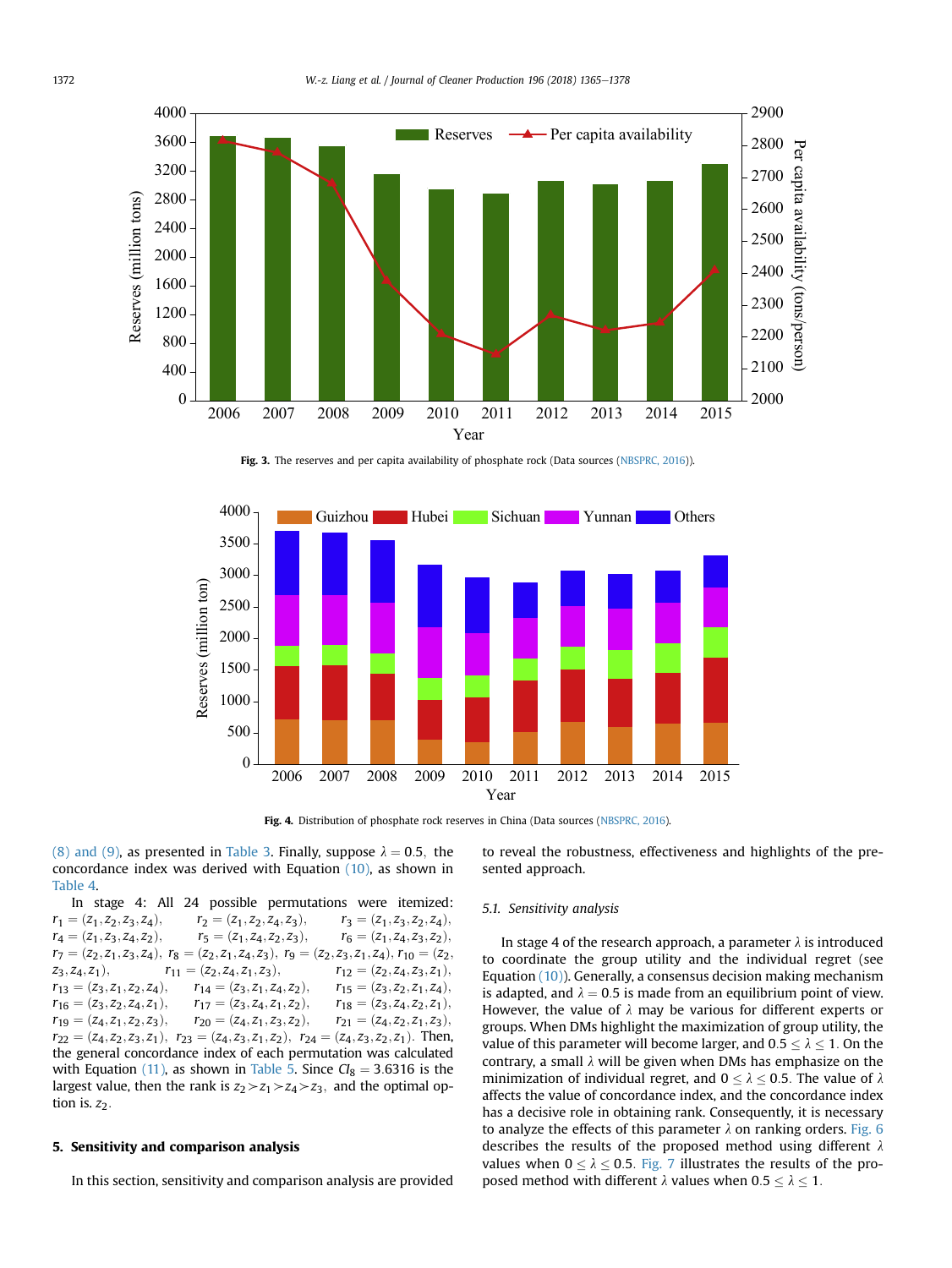<span id="page-8-0"></span>

Fig. 5. The development model of phosphorus resources.

Table 1 Normalized assessment matrix. $H^c$ 

| $H^c$              | z <sub>1</sub>    | $z_2$             | $Z_3$             | $z_4$             |
|--------------------|-------------------|-------------------|-------------------|-------------------|
| c <sub>1</sub>     | $(p_4, p_3, p_2)$ | $(p_5, p_4, p_2)$ | $(p_5, p_1, p_1)$ | $(p_4, p_2, p_4)$ |
| c <sub>2</sub>     | $(p_3, p_2, p_3)$ | $(p_5, p_1, p_1)$ | $(p_4, p_1, p_3)$ | $(p_5, p_3, p_1)$ |
| $c_3$              | $(p_2, p_3, p_1)$ | $(p_4, p_3, p_1)$ | $(p_3, p_3, p_2)$ | $(p_5, p_4, p_3)$ |
| C <sub>4</sub>     | $(p_4, p_1, p_1)$ | $(p_4, p_2, p_1)$ | $(p_5, p_2, p_4)$ | $(p_3, p_1, p_2)$ |
| $C_{\overline{2}}$ | $(p_5, p_3, p_2)$ | $(p_4, p_3, p_4)$ | $(p_3, p_5, p_2)$ | $(p_2, p_4, p_1)$ |
| c <sub>6</sub>     | $(p_5, p_1, p_4)$ | $(p_3, p_2, p_4)$ | $(p_4, p_4, p_3)$ | $(p_4, p_1, p_1)$ |
| $c_7$              | $(p_3, p_1, p_2)$ | $(p_5, p_1, p_2)$ | $(p_5, p_3, p_5)$ | $(p_3, p_3, p_2)$ |
| $c_8$              | $(p_3, p_1, p_3)$ | $(p_5, p_2, p_1)$ | $(p_5, p_3, p_2)$ | $(p_4, p_2, p_4)$ |
| $c_{9}$            | $(p_4, p_2, p_3)$ | $(p_4, p_2, p_4)$ | $(p_4, p_3, p_5)$ | $(p_4, p_3, p_3)$ |
| $c_{10}$           | $(p_3, p_1, p_2)$ | $(p_4, p_3, p_1)$ | $(p_5, p_1, p_1)$ | $(p_5, p_4, p_4)$ |
| $c_{11}$           | $(p_5, p_1, p_2)$ | $(p_4, p_2, p_2)$ | $(p_5, p_1, p_2)$ | $(p_3, p_2, p_4)$ |
| $c_{12}$           | $(p_4, p_2, p_5)$ | $(p_5, p_1, p_1)$ | $(p_3, p_4, p_4)$ | $(p_2, p_4, p_1)$ |
| $c_{13}$           | $(p_3, p_2, p_1)$ | $(p_4, p_3, p_2)$ | $(p_5, p_2, p_1)$ | $(p_5, p_1, p_1)$ |
| $c_{14}$           | $(p_4, p_3, p_1)$ | $(p_2, p_2, p_1)$ | $(p_4, p_1, p_3)$ | $(p_4, p_3, p_2)$ |

| IAVIC 4          |  |  |  |
|------------------|--|--|--|
| The entrony vali |  |  |  |

Table 2

ues Y<sub>i</sub> and weight values. $\omega$ 

|            | c <sub>1</sub> | $c_2$        | $c_3$    | $c_4$    | $c_{5}$  | $c_{6}$  | $c_{7}$  |
|------------|----------------|--------------|----------|----------|----------|----------|----------|
| Y,         | 1.2503         | 1.2523       | 1.2589   | 1.2582   | 1.2509   | 1.2451   | 1.2487   |
| $\omega_i$ | 0.0713         | 0.0719       | 0.0737   | 0.0735   | 0.0715   | 0.0698   | 0.0708   |
|            | $c_8$          | $c_{\alpha}$ | $c_{10}$ | $C_{11}$ | $c_{12}$ | $C_{13}$ | $C_{14}$ |
| Y,         | 1.2547         | 1.2560       | 1.2475   | 1.2485   | 1.2234   | 1.2551   | 1.2610   |
| $\omega_i$ | 0.0726         | 0.0729       | 0.0705   | 0.0708   | 0.0636   | 0.0727   | 0.0743   |

#### Table 3

Group utility  $U_i$  and individual regret. $R_i$ 

|       | $z_1$  | z <sub>2</sub> | $z_3$  | $z_{\scriptscriptstyle{A}}$ |
|-------|--------|----------------|--------|-----------------------------|
| Ui    | 0.5293 | 0.4557         | 0.7884 | 0.7776                      |
| $R_i$ | 0.0908 | 0.0743         | 0.1838 | 0.1474                      |

As shown in [Figs. 6 and 7,](#page-9-0) the ultimate ranking results are consistent. The trends of the general concordance index for each permutation in both figures are also similar. The optimal permutation is always  $r_8$  for different  $\lambda$  values, and the rank is  $z_2 \geq z_1 \geq z_4 \geq z_3$  in two figures. It means that although DMs considered different degrees of group utility and individual regret, they all regarded  $r_8$  as the best result, and  $z_2$  as the optimal option.

| Table 4                          |  |
|----------------------------------|--|
| The concordance index. $CI_{ik}$ |  |

| $CI_{ik}$ | $z_1$     | Z <sub>2</sub> | $Z_3$                    | $Z_4$                    |
|-----------|-----------|----------------|--------------------------|--------------------------|
| $z_1$     | _         | $-0.1860$      | 0.8140                   | 0.6316                   |
| $z_2$     | 0.1860    | -              |                          | 0.8176                   |
| $z_3$     | $-0.8140$ | $-1$           | $\overline{\phantom{a}}$ | $-0.1824$                |
| $z_4$     | $-0.6316$ | $-0.8176$      | 0.1824                   | $\overline{\phantom{a}}$ |

That is to say, the ranking result is insensitive to the  $\lambda$  values when using the decision making method combined VIKOR and QUALI-FLEX in this case. The sensitivity analysis validated the robustness of the proposed method in a certain degree.

## 5.2. Comparison analysis

Several existing related decision making methods, i.e. aggregation operators [\(Fang and Ye, 2017](#page-12-0)), VIKOR and QUALIFLEX, are compared with the combined VIKOR-QUALIFLEX method in this subsection.

Firstly, the linguistic neutrosophic weighted arithmetic averaging (LNWAA) operator and the linguistic neutrosophic weighted geometric averaging (LNWGA) operator are used to get the ranking order through resolving the same problem, respectively. Used the LNWAA operator, the total assessments of CE performance in four enterprises are  $TA_1^{wa} = (s_{3.72}, s_{1.76}, s_{2.26})$ ,  $TA_2^{wa} = (s_{4.25}, s_{2.22}, s_{1.87})$ ;<br> $TA_3^{wa} = (s_{1.25}, s_{2.22}, s_{1.87})$  $TA_{3}^{wa} = (s_{4,33}, s_{2,35}, s_{2,49})$  and  $TA_{4}^{wa} = (s_{3,87}, s_{2,47}, s_{2,20})$ . Because  $K(TA_1^{wa}) > K(TA_1^{wa}) > K(TA_4^{wa}) > K(TA_4^{wa})$ , the rank  $z_2 > z_1 > z_3 > z_4$  is obtained. However, if the LNWGA operator is used, then  $TA_1^{wg} = (s_{3.71};$  $s_{1.74}, s_{2.45}$ ),  $T A_2^{wg} = (s_{4.37}, s_{2.22}, s_{2.09})$ ,  $T A_3^{wg} = (s_{4.34}, s_{2.66}, s_{2.91})$  and  $T A_4^{wg} = (s_{3.74}, s_{2.65}, s_{2.49})$ . And the ranking order is  $z_2 \geq z_1 \geq z_4 \geq z_3$ <br> $\therefore$   $K T A_{3.9}^{wg} = K T A_{3.9}^{wg}$ ,  $K T A_{3.9}^{wg} = K T$ with.  $K(TA_2^{wg}) > K(TA_4^{wg}) > K(TA_4^{wg}) > K(TA_5^{wg})$ .<br>Socondly, only the VIVOP mothod based.

Secondly, only the VIKOR method based on LNN is used to get the rank directly. Since  $U_2(0.4557) < U_1(0.5293) < U_4(0.7776)$  $\langle U_3(0.7884) \Rightarrow z_2 \rangle \langle z_1 \rangle \langle z_4 \rangle \langle z_3 \rangle$  since  $R_2(0.0743) \langle R_1(0.0908) \rangle$  $R_4(0.1474) < R_3(0.1838) \Rightarrow z_2 > z_1 > z_4 > z_3$ ; Furthermore, the compromise values of each option are  $CV_1 = \lambda \frac{U_1 - U_j^-}{U_j^+ - U_j^-}$  $(1 - \lambda) \frac{R_1 - R_j}{R_j^+ - R_j^-} = 0.1860, \quad CV_2 = 0, \quad CV_3 = 1 \quad \text{and} \quad CV_4 = 0.8176$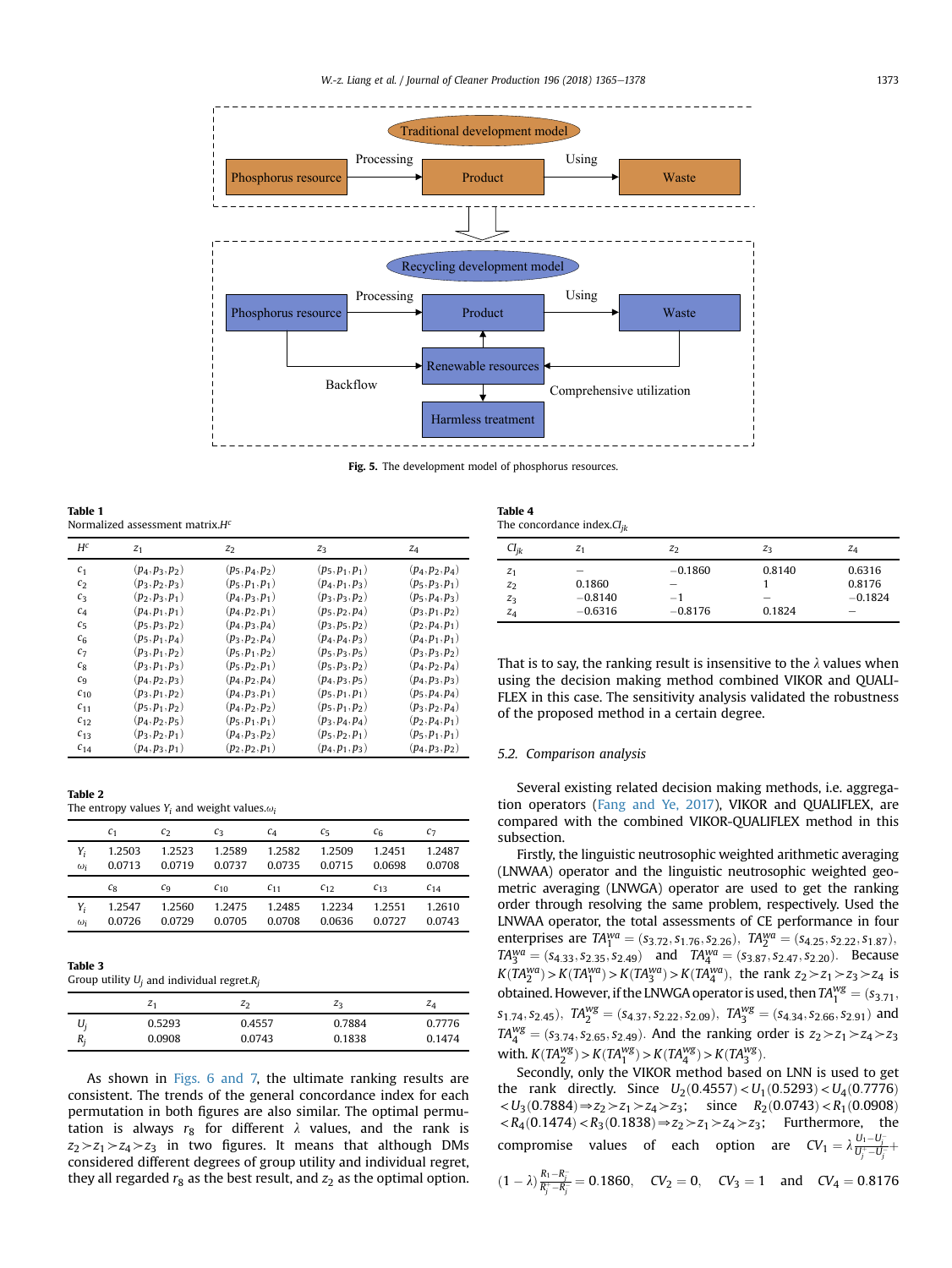#### <span id="page-9-0"></span>Table 5

The general concordance index of each permutation.

| U         | $U_2$     | J۶        | ∪⊿        | U5        | Uк        | CI <sub>7</sub> | СIg      | Cl <sub>Q</sub> | $U_{10}$  | $C11 -$   | $U_{12}$  |
|-----------|-----------|-----------|-----------|-----------|-----------|-----------------|----------|-----------------|-----------|-----------|-----------|
| 2.8948    | 3.2596    | 0.8948    | $-0.7404$ | .6244     | $-0.3756$ | 3.2668          | 3.6316   | 1.6388          | 0.3756    | 2.3684    | 0.7404    |
| $Cl_{13}$ | $Cl_{14}$ | $1_{15}$  | $U_{16}$  | C117      | $U_{18}$  | $Cl_{19}$       | $U_{20}$ | $Cl_{21}$       | $U_{22}$  | $Cl_{23}$ | $U_{24}$  |
| $-0.7332$ | $-2.3684$ | $-0.3612$ | $-1.6244$ | $-3.6316$ | $-3.2596$ | 0.3612          | 1.6388   | 0.7332          | $-0.8948$ | $-3.2668$ | $-2.8948$ |



Fig. 6. Concordance index when  $0 < \lambda < 0.5$ 

(suppose  $\lambda = 0.5$ ). As  $CV_2(0) < CV_1(0.1860) < CV_4(0.8176)$  $\langle CV_3(1), \text{ the rank is. } z_2 \rangle \langle z_1 \rangle \langle z_4 \rangle \langle z_3 \rangle$ .

Finally, only the QUALIFLEX method based on LNN is used to obtain the ranking order. The concordance index is redefined as  $CN_{jk} = \sum_{i=1}^{n} (K(B_{ij}) - K(B_{ik})) \omega_i$ . Then, the concordance index was calculated as shown in [Table 6](#page-10-0).

The total concordance index of each permutation can be sum-marized in [Table 7.](#page-10-0) Since  $CN_7 = 0.2396$  is the largest, then the rank is  $z_2 \geq z_1 \geq z_3 \geq z_4$ , and the optimal option is  $z_2$ .

The ranks of different approaches with the same example are shown in [Table 8](#page-10-0).

From [Table 8](#page-10-0), it is clear that the difference between various methods is subtle. Among all approaches, the best and second option are always  $z_2$  and  $z_1$ , respectively. That is to say, only the order of option  $z_3$  and  $z_4$  is different in all methods. It demonstrated the availability of the proposed method in some extents. In addition, the reasons for this difference are analyzed as follows:

(1) Same rank order is obtained in both of our approach and method based on LNWGA operator, which is different from the rank of method based on LNWAA operator. It is likely because some original information is distorted in the aggregation process. Then, the rank may be changed with diverse aggregation operators. Hence, methods based on aggregation operators may lack robustness.

- (2) The ranking results in VIKOR method and the proposed method are the same. However, the rank only with VIKOR is difficult to get in some cases. Especially when values of the group utility and the individual regret of all options are not the same sequences, some conditions are not met at the same time, then only the compromise solutions are obtained.
- (3) QUALIFLEX and our method yield different ranks mainly because of the difference of concordance index defined in two methods. The definition of concordance index in QUALIFLEX only considers the affections of score function between two LNNs. However, the group utility and the individual regret are contained in the presented approach.

Based on the analyses above, the strengths of the proposed method are displayed as follows:

- (1) The basic element in decision making matrix is LNN, which has a good characteristic of reserving initial decision making information. All the truth-membership degree, the hesitance-membership degree and the false-membership degree can be described with linguistic variables in a LNN.
- (2) The idea of entropy is used as a reference, an algorithm with respect to linguistic neutrosophic environment is constructed to obtain the index weight values.
- (3) The VIKOR and QUALIFLEX methods are combined to get the ranking order. On the one hand, the group utility and the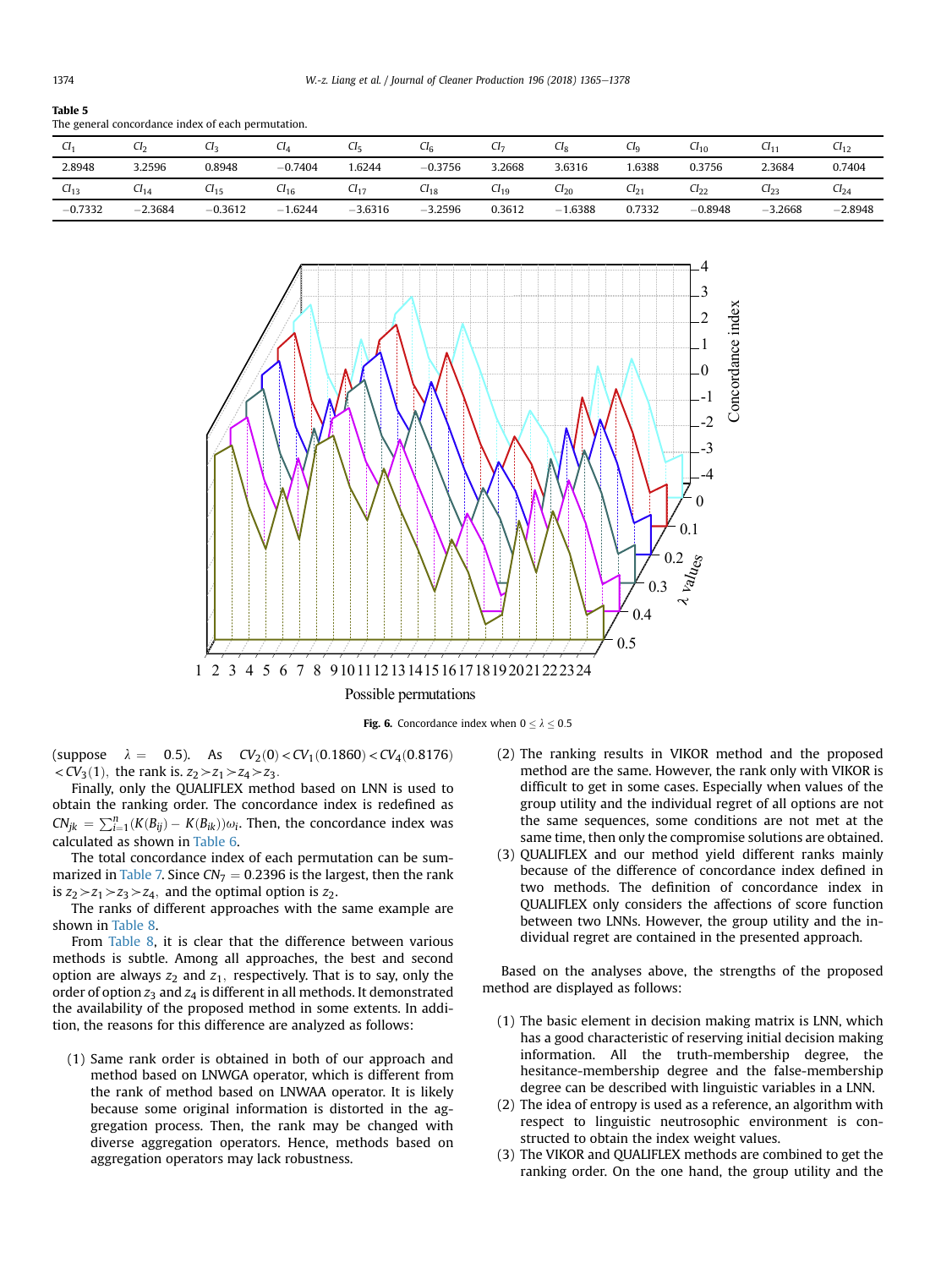<span id="page-10-0"></span>

**Fig. 7.** Concordance index when  $0.5 \le \lambda \le 1$ 

| Table 6                          |  |
|----------------------------------|--|
| The concordance index, $CN_{ik}$ |  |

| $CN_{ik}$                                 | $\cdot$<br>$z_1$                                             | Z <sub>2</sub>                            | $Z_3$                         | $Z_4$                           |
|-------------------------------------------|--------------------------------------------------------------|-------------------------------------------|-------------------------------|---------------------------------|
| z <sub>1</sub><br>$z_2$<br>$z_3$<br>$z_4$ | $\overline{\phantom{a}}$<br>0.0216<br>$-0.0231$<br>$-0.0437$ | $-0.0216$<br>-<br>$-0.0653$<br>$-0.00653$ | 0.0231<br>0.0653<br>$-0.0206$ | 0.0437<br>0.0653<br>0.0206<br>- |

individual regret are considered simultaneously in the proposed method. The sensitivity analysis proved it has a good robustness. On the other hand, listing all possible permutations is a simple and operative way when many indexes should be taken into account.

## 6. Conclusions

Currently, CE has become a basic national policy in many countries. With the acceleration of the modernization process,

| ×<br>L<br>п<br>ш | г |  |
|------------------|---|--|
|                  |   |  |

The total concordance index of each permutation.

developing CE is effective to resolve the dilemma between economic growth and resource shortages or environmental degradation. This paper focused on finding a reasonable method to evaluate the performance of CE for PCFs. The evaluation index system of CE for PCFs was established with 5 criteria and 14 sub-criteria for convenience of making assessments by experts. LNNs were utilized to express evaluation values so that original information can be retained as much as possible. Then, the VIKOR-QUALIFLEX method was proposed to obtain the ranking results. The reason is two-fold. On the one hand, considering that many indexes should be taken into account, the computation of aggregation operators are large and complex. On the other hand, as an extremely crucial index, the value of general concordance index can directly affect the ranks. For the sake of reasonable results, a concordance index based on VIKOR, which contained the group utility and the individual regret, was defined. Besides, the formula of entropy in line with LNN was afforded so that the index weight values can be calculated. Finally, the developed method was applied to evaluate the performance of

| $CN-$     | CN <sub>2</sub> | CN <sub>3</sub> | CN <sub>a</sub> | $CN_{5}$  | CN <sub>6</sub> | CN-       | $CN_{\rm R}$ | CN <sub>0</sub>    | $CN_{10}$ | $CN_1$    | $CN_{12}$ |
|-----------|-----------------|-----------------|-----------------|-----------|-----------------|-----------|--------------|--------------------|-----------|-----------|-----------|
| 0.1964    | 0.1552          | 0.0658          | $-0.0648$       | 0.0246    | $-0.1060$       | 0.2396    | 0.1984       | 1.934              | 0.1060    | 0.1110    | 0.0648    |
| $CN_{13}$ | $CN_{14}$       | $CN_{15}$       | $CN_{16}$       | $CN_{17}$ | $CN_{18}$       | $CN_{19}$ | $CN_{20}$    | $\textit{CN}_{21}$ | $CN_{22}$ | $CN_{23}$ | $CN_{24}$ |
| 0.0196    | $-0.1110$       | 0.0628          | $-0.0246$       | $-0.1984$ | $-0.1552$       | $-0.0628$ | $-0.1934$    | $-0.0196$          | $-0.0658$ | $-0.8273$ | $-0.7841$ |

## Table 8

Ranks with various methods.

| Methods                                                | Ranks                   | Best company   | Worst company |
|--------------------------------------------------------|-------------------------|----------------|---------------|
| Method based on the LNWAA operator (Fang and Ye, 2017) | $z_2 > z_1 > z_3 > z_4$ | z <sub>2</sub> | 44            |
| Method based on the LNWGA operator (Fang and Ye, 2017) | $z_2 > z_1 > z_4 > z_3$ | z <sub>2</sub> | 23            |
| Method with VIKOR based on LNN                         | $z_2 > z_1 > z_4 > z_3$ | Z <sub>2</sub> | $Z_3$         |
| Method with QUALIFLEX based on LNN                     | $z_2 > z_1 > z_3 > z_4$ | Z <sub>2</sub> | 24            |
| The presented method                                   | $z_2 > z_1 > z_4 > z_3$ | z <sub>2</sub> |               |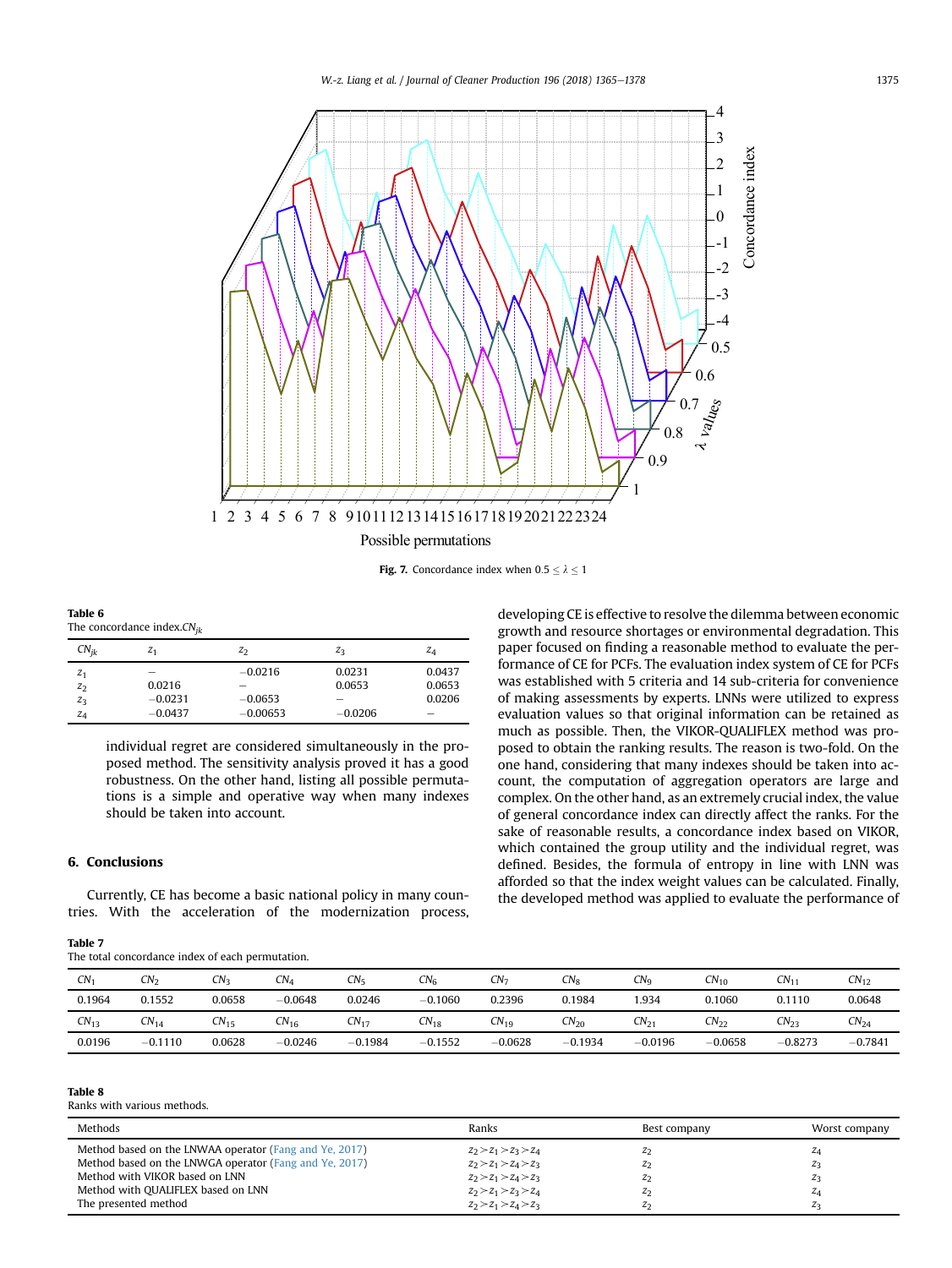<span id="page-11-0"></span>CE for PCFs in China. The sensitivity analysis demonstrated that the proposed method had strong robustness, and the comparison analysis showed that the evaluation results were effective. Hence, the proposed VIKOR-QUALIFLEX method can be employed to assess the CE for PCFs, which can be utilized to obtain reliable and stable ranking results.

In the future study, a standard evaluation index system for performance evaluation of CE for PCFs can be built based on the prior research and the proposed method. In addition, more decision making methods can be developed to deal with complex decision making problems in PCFs, or the proposed VIKOR-QUALIFLEX method can be applied in other fields.

Nomenclatures.

## Terms Explanations VIKOR A decision making method based on concordance index to select the optimal option. Concordance index <br>  $\overline{A}$  index combined group utility and individual regret.<br>  $\overline{O}$  (DIALIFLEX <br>  $\overline{A}$  decision making method used to obtain a ranking or A decision making method used to obtain a ranking order through itemizing all possible permutations. Linguistic phrases Some phrases like "bad", "good", "very good" and so on, which can be denoted as  $p_1 = bad$ ,  $p_5 = good$ ,  $p_6 = very good$  and so on.<br>Linguistic term set  $P = \{p_0 = A, p_2, p_3, p_4, p_5, p_6, p_7, p_8, p_6, p_7, p_8, p_9, p_9, p_9, p$ Linguistic term set  $A$  set of lingusitic phrases, which can be expressed as  $P = \{p_b | b = 0, 1, ..., 2v\}$ . For example, a linguistic term set  $P = \{p_0 = 0, ..., p_k\}$ very bad;  $p_1 =$  bad;  $p_2 =$  slightly bad;  $p_3 =$  medium;  $p_4 =$  slightly good;  $p_5 =$  good;  $p_6 =$  very good}.<br>A number contain three linguistic phrases, which can be denoted as  $R = (h_1, h_2)$ . For example, Linguistic neutrosophic number (LNN) A number contain three linguistic phrases, which can be denoted as  $B = (b_T, b_I, b_F)$ . For example, the descriptions of three  $\frac{b_T}{b_T}$  is  $\frac{b_T}{b_T}$  is  $\frac{b_T}{b_T}$  inquistic phrases "b linguistic phrases "bad", "good" and "very good" can be replace by a LNNB =  $(p_1, p_5, p_6)$ . Truth-membership degree The first linguistic phrase in a LNN. For example, given a LNN  $B = (p_1, p_5, p_6)$ , then  $p_1$  is the truth-membership degree.<br>Indeterminacy-membership degree The second linguistic phrase in a LNN. F The second linguistic phrase in a LNN. For example, given a LNN  $B = (p_1, p_5, p_6)$ , then  $p_5$  is the indeterminacy-membership

degree. Falsity-membership degree The third linguistic phrase in a LNN. For example, given a LNN  $B = (p_1, p_5, p_6)$ , then  $p_6$  is the falsity-membership degree.<br>Entropy A value presented by Shannon to measure the amount of inform Entropy **A** value presented by Shannon to measure the amount of information.<br>
Score function **A** function used to compare two fuzzy numbers. score function A function used to compare two fuzzy numbers.<br>Hamming distance A formula used to measure the distance/difference A formula used to measure the distance/difference between two values.

| Table |  |
|-------|--|
|-------|--|

The initial assessment matrixH.

| H              | $z_1$             | $z_2$             | $z_3$             | $z_4$             |
|----------------|-------------------|-------------------|-------------------|-------------------|
| c <sub>1</sub> | $(p_2, p_3, p_6)$ | $(p_1, p_2, p_4)$ | $(p_1, p_5, p_5)$ | $(p_2, p_4, p_2)$ |
| $c_2$          | $(p_3, p_4, p_3)$ | $(p_1, p_5, p_5)$ | $(p_2, p_5, p_3)$ | $(p_1, p_3, p_5)$ |
| $c_3$          | $(p_4, p_3, p_5)$ | $(p_2, p_3, p_5)$ | $(p_3, p_3, p_4)$ | $(p_1, p_2, p_3)$ |
| $c_4$          | $(p_2, p_5, p_5)$ | $(p_2, p_4, p_5)$ | $(p_1, p_4, p_2)$ | $(p_3, p_5, p_4)$ |
| c <sub>5</sub> | $(p_5, p_3, p_2)$ | $(p_4, p_3, p_4)$ | $(p_3, p_5, p_2)$ | $(p_2, p_4, p_1)$ |
| c <sub>6</sub> | $(p_5, p_1, p_4)$ | $(p_3, p_2, p_4)$ | $(p_4, p_4, p_3)$ | $(p_4, p_1, p_1)$ |
| $c_7$          | $(p_3, p_1, p_2)$ | $(p_5, p_1, p_2)$ | $(p_5, p_3, p_5)$ | $(p_3, p_3, p_2)$ |
| $c_8$          | $(p_3, p_1, p_3)$ | $(p_5, p_2, p_1)$ | $(p_5, p_3, p_2)$ | $(p_4, p_2, p_4)$ |
| $c_9$          | $(p_2, p_4, p_3)$ | $(p_2, p_4, p_2)$ | $(p_2, p_3, p_1)$ | $(p_2, p_3, p_3)$ |
| $c_{10}$       | $(p_3, p_5, p_4)$ | $(p_2, p_3, p_5)$ | $(p_1, p_5, p_5)$ | $(p_1, p_2, p_2)$ |
| $c_{11}$       | $(p_1, p_5, p_4)$ | $(p_2, p_4, p_4)$ | $(p_1, p_5, p_4)$ | $(p_3, p_4, p_2)$ |
| $c_{12}$       | $(p_4, p_2, p_5)$ | $(p_5, p_1, p_1)$ | $(p_3, p_4, p_4)$ | $(p_2, p_4, p_1)$ |
| $c_{13}$       | $(p_3, p_2, p_1)$ | $(p_4, p_3, p_2)$ | $(p_5, p_2, p_1)$ | $(p_5, p_1, p_1)$ |
| $c_{14}$       | $(p_4, p_3, p_1)$ | $(p_2, p_2, p_1)$ | $(p_4, p_1, p_3)$ | $(p_4, p_3, p_2)$ |

## Table 11

The values of score function $K(B_{ii})$ .

|                | $z_1$  | $z_2$  | $z_3$  | $z_4$  |
|----------------|--------|--------|--------|--------|
| c <sub>1</sub> | 0.6111 | 0.6111 | 0.8333 | 0.5556 |
| c <sub>2</sub> | 0.5556 | 0.8333 | 0.6667 | 0.7222 |
| $c_3$          | 0.5556 | 0.6667 | 0.5556 | 0.5556 |
| $c_4$          | 0.7778 | 0.7222 | 0.6111 | 0.6667 |
| $c_{5}$        | 0.6667 | 0.5000 | 0.4444 | 0.5000 |
| $c_6$          | 0.6667 | 0.5000 | 0.5000 | 0.7778 |
| $c_7$          | 0.6667 | 0.7778 | 0.5000 | 0.5556 |
| $c_8$          | 0.6111 | 0.7778 | 0.6667 | 0.5556 |
| $c_9$          | 0.6111 | 0.5556 | 0.4444 | 0.5556 |
| $c_{10}$       | 0.6667 | 0.6667 | 0.8333 | 0.5000 |
| $c_{11}$       | 0.7778 | 0.6667 | 0.7778 | 0.5000 |
| $c_{12}$       | 0.5000 | 0.8333 | 0.3889 | 0.5000 |
| $c_{13}$       | 0.6667 | 0.6111 | 0.7778 | 0.8333 |
| $c_{14}$       | 0.6667 | 0.6111 | 0.6667 | 0.6111 |

## Acknowledgement

This work was supported by Fundamental Research Funds of Central South University (No. 2018zzts218), Survey Research Funds of Central South University (No. 2018dcyj052), and National Natural Science Foundation of China (No. 51774321). Besides, We also sincerely thank the anonymous reviewers for their helpful and constructive suggestions and the editors for their careful and patient work.

## Appendix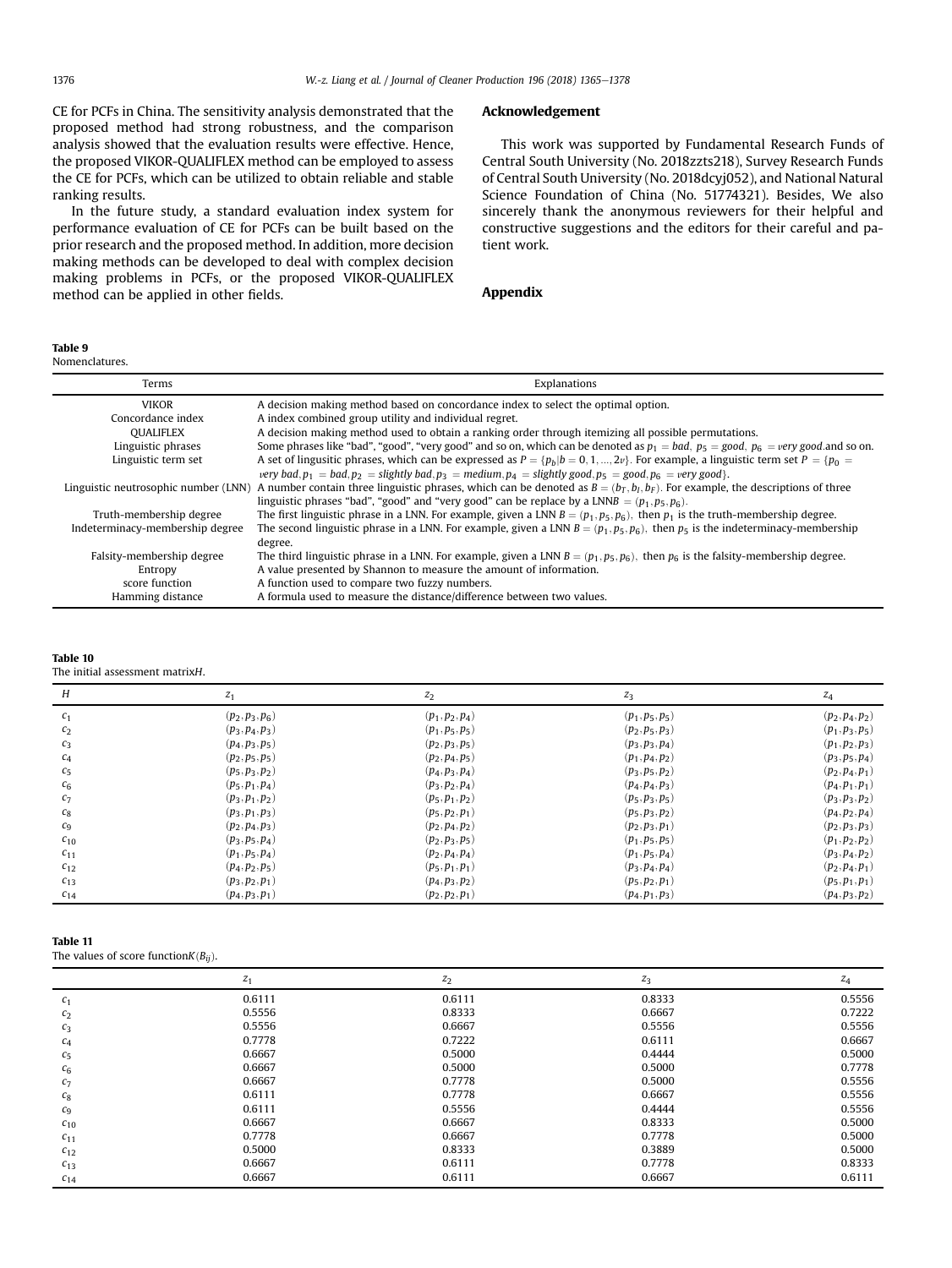| - Table 12 |                                                              |  |
|------------|--------------------------------------------------------------|--|
|            | The positive ideal solution and the negative ideal solution. |  |

|             | c <sub>1</sub>                         | $c_{2}$                                | c <sub>3</sub>                         | $c_4$                                  | $C_{\overline{2}}$                     | $c_{6}$                                | C <sub>7</sub>                         |
|-------------|----------------------------------------|----------------------------------------|----------------------------------------|----------------------------------------|----------------------------------------|----------------------------------------|----------------------------------------|
| $B^+$<br>В÷ | $(p_5, p_1, p_1)$<br>$(p_4, p_2, p_4)$ | $(p_5, p_1, p_1)$<br>$(p_3, p_2, p_3)$ | $(p_4, p_3, p_1)$<br>$(p_2, p_3, p_1)$ | $(p_4, p_1, p_1)$<br>$(p_5, p_2, p_4)$ | $(p_5, p_3, p_2)$<br>$(p_3, p_5, p_2)$ | $(p_4, p_1, p_1)$<br>$(p_3, p_2, p_4)$ | $(p_5, p_1, p_2)$<br>$(p_5, p_3, p_5)$ |
|             | $c_8$                                  | C <sub>9</sub>                         | $c_{10}$                               | C <sub>11</sub>                        | $c_{12}$                               | $c_{13}$                               | $c_{14}$                               |
|             |                                        |                                        |                                        |                                        |                                        |                                        |                                        |

Table 13

<span id="page-12-0"></span> $T<sub>1</sub>$ 

| Hamming distance $d(B_{ii}, B_{i}^{+})$ . |                |                |                |          |          |                |          |
|-------------------------------------------|----------------|----------------|----------------|----------|----------|----------------|----------|
|                                           | c <sub>1</sub> | c <sub>2</sub> | c <sub>3</sub> | $c_4$    | $c_{5}$  | c <sub>6</sub> | $c_7$    |
| $d(B_{i1}, B_{i}^{+})$                    | 0.2222         | 0.2778         | 0.1111         | $\Omega$ | $\Omega$ | 0.2222         | 0.1111   |
| $d(B_{i2}, B_{i}^{+})$                    | 0.2222         | $\Omega$       | $\Omega$       | 0.0556   | 0.1667   | 0.2778         | $\Omega$ |
| $d(B_{i3}, B_{i}^{+})$                    | 0              | 0.1667         | 0.1111         | 0.2778   | 0.2222   | 0.2778         | 0.2778   |
| $d(B_{i4}, B_{i}^{+})$                    | 0.2778         | 0.1111         | 0.2222         | 0.1111   | 0.2778   | $\Omega$       | 0.2222   |
|                                           |                |                |                |          |          |                |          |
|                                           | $c_8$          | C <sub>9</sub> | $c_{10}$       | $c_{11}$ | $c_{12}$ | $C_{13}$       | $c_{14}$ |
| $d(B_{i1}, B_{i}^{+})$                    | 0.2778         | $\Omega$       | 0.1667         | $\Omega$ | 0.3333   | 0.1667         | $\Omega$ |
| $d(B_{i2}, B_{i}^{+})$                    | 0              | 0.0556         | 0.1667         | 0.1111   | $\Omega$ | 0.2222         | 0.1667   |
| $d(B_{i3}, B_{i}^{+})$                    | 0.1111         | 0.1667         | $\Omega$       | 0        | 0.4444   | 0.0556         | 0.2222   |

#### References

- [Adler, N., Yazhemsky, E., Tarverdyan, R., 2010. A framework to measure the relative](http://refhub.elsevier.com/S0959-6526(18)31797-9/sref1) [socio-economic performance of developing countries. Soc. Econ. Plann. Sci. 44](http://refhub.elsevier.com/S0959-6526(18)31797-9/sref1)  $(2)$ , 73 $-88$ .
- [Ali, S.H., Giurco, D., Arndt, N., Nickless, E., Brown, G., Demetriades, A., Durrheim, R.,](http://refhub.elsevier.com/S0959-6526(18)31797-9/sref2) [Enriquez, M.A., Kinnaird, J., Littleboy, A., Meinert, L.D., Oberh](http://refhub.elsevier.com/S0959-6526(18)31797-9/sref2)ä[nsli, R., Salem, J.,](http://refhub.elsevier.com/S0959-6526(18)31797-9/sref2) [Schodde, R., Schneider, G., Vidal, O., Yakovleva, N., 2017. Mineral supply for](http://refhub.elsevier.com/S0959-6526(18)31797-9/sref2) [sustainable development requires resource governance. Nature 543 \(7645\),](http://refhub.elsevier.com/S0959-6526(18)31797-9/sref2) [367](http://refhub.elsevier.com/S0959-6526(18)31797-9/sref2)-[372.](http://refhub.elsevier.com/S0959-6526(18)31797-9/sref2)
- [Azapagic, A., 2004. Developing a framework for sustainable development indicators](http://refhub.elsevier.com/S0959-6526(18)31797-9/sref3) for the mining and minerals industry. J. Clean. Prod.  $12$  (6),  $639-662$  $639-662$ .
- [Boulding, K.E., 1966. The economics of the coming spaceship earth. In: Jarrett, H.](http://refhub.elsevier.com/S0959-6526(18)31797-9/sref4) [\(Ed.\), Environmental Quality Issues in a Growing Economy. Johns Hopkins](http://refhub.elsevier.com/S0959-6526(18)31797-9/sref4) [University Press, Baltimore, MD.](http://refhub.elsevier.com/S0959-6526(18)31797-9/sref4)
- Brunner, P.H., 2010. Substance flow analysis as a decision support tool for phos-<br>[phorus management. J. Ind. Ecol. 14 \(6\), 870](http://refhub.elsevier.com/S0959-6526(18)31797-9/sref5)–[873.](http://refhub.elsevier.com/S0959-6526(18)31797-9/sref5)
- [Calas, G., 2017. Mineral resources and sustainable development. Elements 13 \(5\),](http://refhub.elsevier.com/S0959-6526(18)31797-9/sref6)  $301 - 306$  $301 - 306$
- [Chen, T.Y., Chang, C.H., Lu, J.R., 2013. The extended QUALIFLEX method for multiple](http://refhub.elsevier.com/S0959-6526(18)31797-9/sref7) [criteria decision analysis based on interval type-2 fuzzy sets and applications to](http://refhub.elsevier.com/S0959-6526(18)31797-9/sref7) [medical decision making. Eur. J. Oper. Res. 226 \(3\), 615](http://refhub.elsevier.com/S0959-6526(18)31797-9/sref7)–[625.](http://refhub.elsevier.com/S0959-6526(18)31797-9/sref7)<br>[Chen, Q., Zhang, Q., Fourie, A., Xin, C., 2017a. Utilization of phosphogypsum and](http://refhub.elsevier.com/S0959-6526(18)31797-9/sref8)
- [phosphate tailings for cemented paste back](http://refhub.elsevier.com/S0959-6526(18)31797-9/sref8)fill. J. Environ. Manag. 201, 19–[27.](http://refhub.elsevier.com/S0959-6526(18)31797-9/sref8)<br>[Chen, W., Zhong, S.Z., Geng, Y., Chen, Y.H., Cui, X.W., Wu, Q., Pan, H.Y., Wu, R., Sun, L.,](http://refhub.elsevier.com/S0959-6526(18)31797-9/sref9)
- [Tian, X., 2017b. Emergy based sustainability evaluation for Yunnan Province,](http://refhub.elsevier.com/S0959-6526(18)31797-9/sref9) [China. J. Clean. Prod. 162, 1388](http://refhub.elsevier.com/S0959-6526(18)31797-9/sref9)–[1397.](http://refhub.elsevier.com/S0959-6526(18)31797-9/sref9)
- [Commoner, B., 1971. The Closing Circle: Nature. Man and Technology, Random](http://refhub.elsevier.com/S0959-6526(18)31797-9/sref10) [House, New York.](http://refhub.elsevier.com/S0959-6526(18)31797-9/sref10)
- [Cooper, J., Lombardi, R., Boardman, D., Carliell-Marquet, C., 2011. The future distri](http://refhub.elsevier.com/S0959-6526(18)31797-9/sref11)[bution and production of global phosphate rock reserves. Resour. Conserv.](http://refhub.elsevier.com/S0959-6526(18)31797-9/sref11) [Recycl. 57, 78](http://refhub.elsevier.com/S0959-6526(18)31797-9/sref11)-[86.](http://refhub.elsevier.com/S0959-6526(18)31797-9/sref11)
- [Cordell, D., Neset, T.S., 2014. Phosphorus vulnerability: a qualitative framework for](http://refhub.elsevier.com/S0959-6526(18)31797-9/sref12) [assessing the vulnerability of national and regional food systems to the multi](http://refhub.elsevier.com/S0959-6526(18)31797-9/sref12)[dimensional stressors of phosphorus scarcity. Global Environ. Change 24,](http://refhub.elsevier.com/S0959-6526(18)31797-9/sref12)  $108 - 122$  $108 - 122$
- Cordell, D., White, S., 2014. Life'[s bottleneck: sustaining the world](http://refhub.elsevier.com/S0959-6526(18)31797-9/sref13)'s phosphorus for [a food secure future. Annu. Rev. Environ. Resour. 39, 161](http://refhub.elsevier.com/S0959-6526(18)31797-9/sref13)-[188](http://refhub.elsevier.com/S0959-6526(18)31797-9/sref13).
- Cordell, D., Rosemarin, A., Schröder, J.J., Smit, A.L., 2011. Towards global phosphorus [security: a systems framework for phosphorus recovery and reuse options.](http://refhub.elsevier.com/S0959-6526(18)31797-9/sref14) [Chemosphere 84 \(6\), 747](http://refhub.elsevier.com/S0959-6526(18)31797-9/sref14)-[758](http://refhub.elsevier.com/S0959-6526(18)31797-9/sref14).
- [Elloumi, N., Belhaj, D., Mseddi, S., Zouari, M., Abdallah, F.B., Woodward, S., Kallel, M.,](http://refhub.elsevier.com/S0959-6526(18)31797-9/sref16) [2017. Response of Nerium oleander to phosphogypsum amendment and its](http://refhub.elsevier.com/S0959-6526(18)31797-9/sref16) [potential use for phytoremediation. Ecol. Eng. 99, 164](http://refhub.elsevier.com/S0959-6526(18)31797-9/sref16)-[171.](http://refhub.elsevier.com/S0959-6526(18)31797-9/sref16)
- [European Commission, 2011. Roadmap to a Resource Ef](http://refhub.elsevier.com/S0959-6526(18)31797-9/sref17)ficient Europe. COM, p. 571 fi[nal\)](http://refhub.elsevier.com/S0959-6526(18)31797-9/sref17)

Fang, Z., Ye, J., 2017. Multiple attribute group decision-making method based on

linguistic neutrosophic numbers. Symmetry 9 (7). [https://doi.org/10.3390/](https://doi.org/10.3390/sym9070111) [sym9070111.](https://doi.org/10.3390/sym9070111)

- [Guo, B., Geng, Y., Ren, J.Z., Zhu, L., Liu, Y.X., Sterr, T., 2017. Comparative assessment of](http://refhub.elsevier.com/S0959-6526(18)31797-9/sref19) [circular economy development in China](http://refhub.elsevier.com/S0959-6526(18)31797-9/sref19)'s four megacities: the case of Beijing, [Chongqing, Shanghai and Urumqi. J. Clean. Prod. 162, 234](http://refhub.elsevier.com/S0959-6526(18)31797-9/sref19)-[246.](http://refhub.elsevier.com/S0959-6526(18)31797-9/sref19)
- [Hatayama, H., Tahara, K., Daigo, I., 2015. Worth of metal gleaning in mining and](http://refhub.elsevier.com/S0959-6526(18)31797-9/sref20) [recycling for mineral conservation. Miner. Eng. 76, 58](http://refhub.elsevier.com/S0959-6526(18)31797-9/sref20)-[64.](http://refhub.elsevier.com/S0959-6526(18)31797-9/sref20)
- [Hosseini, H.M., Kaneko, S., 2011. Dynamic sustainability assessment of countries at](http://refhub.elsevier.com/S0959-6526(18)31797-9/sref21) the macro level: a principal component analysis. Ecol. Indicat.  $11$  (3),  $811-823$  $811-823$ .
- [Hou, Y., Wang, X., Zhan, J., Li, C.F., Tian, S.L., Gao, H.P., 2012. Technical progress of](http://refhub.elsevier.com/S0959-6526(18)31797-9/sref22) purifi[cation and comprehensive utilization of yellow phosphorus tail gas.](http://refhub.elsevier.com/S0959-6526(18)31797-9/sref22) [J. Kunming Univ. Sci. Technol. \(Sci. Technol.\) 37 \(1\), 73](http://refhub.elsevier.com/S0959-6526(18)31797-9/sref22)–[77.](http://refhub.elsevier.com/S0959-6526(18)31797-9/sref22)
- [Ji, P., Zhang, H.Y., Wang, J.Q., 2017. Fuzzy decision-making framework for treatment](http://refhub.elsevier.com/S0959-6526(18)31797-9/sref23) [selection based on the combined QUALIFLEX](http://refhub.elsevier.com/S0959-6526(18)31797-9/sref23)-[TODIM method. Int. J. Syst. Sci.](http://refhub.elsevier.com/S0959-6526(18)31797-9/sref23) [3072](http://refhub.elsevier.com/S0959-6526(18)31797-9/sref23)-3086
- [Jia, Z.W., 2012. Study on the Development of Phosphorus Chemical Industry in china](http://refhub.elsevier.com/S0959-6526(18)31797-9/sref24) [from the Perspective of Circular Economy, a Case Study in Wengfu Group](http://refhub.elsevier.com/S0959-6526(18)31797-9/sref24) [\(Master thesis, Guiyang\).](http://refhub.elsevier.com/S0959-6526(18)31797-9/sref24)
- [Khishtandar, S., Zandieh, M., Dorri, B., 2017. A multi criteria decision making](http://refhub.elsevier.com/S0959-6526(18)31797-9/sref25) [framework for sustainability assessment of bioenergy production technologies](http://refhub.elsevier.com/S0959-6526(18)31797-9/sref25) [with hesitant fuzzy linguistic term sets: the case of Iran. Renew. Sustain. Energy](http://refhub.elsevier.com/S0959-6526(18)31797-9/sref25) [Rev. 77, 1130](http://refhub.elsevier.com/S0959-6526(18)31797-9/sref25)-[1145.](http://refhub.elsevier.com/S0959-6526(18)31797-9/sref25)
- [Kirchherr, J., Reike, D., Hekkert, M., 2017. Conceptualizing the circular economy: an](http://refhub.elsevier.com/S0959-6526(18)31797-9/sref26) analysis of 114 defi[nitions. Resour. Conserv. Recycl. 127, 221](http://refhub.elsevier.com/S0959-6526(18)31797-9/sref26)-[232.](http://refhub.elsevier.com/S0959-6526(18)31797-9/sref26)
- [Kodera, H., Hatamoto, M., Abe, K., Kindaichi, T., Ozaki, N., Ohashi, A., 2013. Phos](http://refhub.elsevier.com/S0959-6526(18)31797-9/sref27)[phate recovery as concentrated solution from treated wastewater by a PAO](http://refhub.elsevier.com/S0959-6526(18)31797-9/sref27)enriched biofilm reactor. Water Res.  $47$  (6),  $2025-2032$ .
- Korhonen, J., Honkasalo, A., Seppälä, J., 2018. Circular economy: the concept and its limitations. Ecol. Econ.  $143, 37-46$  $143, 37-46$ .
- [Laurence, D., 2011. Establishing a sustainable mining operation: an overview.](http://refhub.elsevier.com/S0959-6526(18)31797-9/sref29) [J. Clean. Prod. 19 \(2\), 278](http://refhub.elsevier.com/S0959-6526(18)31797-9/sref29)-[284](http://refhub.elsevier.com/S0959-6526(18)31797-9/sref29).
- Lèbre, É[., Corder, G.D., Golev, A., 2017. Sustainable practices in the management of](http://refhub.elsevier.com/S0959-6526(18)31797-9/sref30) mining waste: a focus on the mineral resource. Miner. Eng.  $107, 34-42$ .
- [Li, Y.Q., Jia, R.Q., 2006. Application of cyclic economy in mining industry. Express](http://refhub.elsevier.com/S0959-6526(18)31797-9/sref31) Inform. Min. Ind  $11, 5-8$  $11, 5-8$ .
- [Li, N., Zhao, H., 2016. Performance evaluation of eco-industrial thermal power](http://refhub.elsevier.com/S0959-6526(18)31797-9/sref32) [plants by using fuzzy GRA-VIKOR and combination weighting techniques.](http://refhub.elsevier.com/S0959-6526(18)31797-9/sref32) [J. Clean. Prod. 135, 169](http://refhub.elsevier.com/S0959-6526(18)31797-9/sref32)–[183.](http://refhub.elsevier.com/S0959-6526(18)31797-9/sref32)
- [Li, X.B., Zhou, Z.L., Zhao, G.Y., Liu, Z.X., 2008a. Utilization of phosphogypsum for](http://refhub.elsevier.com/S0959-6526(18)31797-9/sref33) backfi[lling, way to relieve its environmental impact. Gospod. Surowcami Miner.](http://refhub.elsevier.com/S0959-6526(18)31797-9/sref33)  $24 (4/3)$ ,  $226 - 232$  $226 - 232$ .
- [Li, Z.X., Ming, D.Z., Zhong, Y., 2008b. Comprehensive utilization of](http://refhub.elsevier.com/S0959-6526(18)31797-9/sref34) fluorine resource associated with phosphate rock. Ph. Comp. Fert  $23$  (1),  $64-66$  $64-66$ .
- [Li, H., Bao, W., Xiu, C., Zhang, Y., Xu, H., 2010. Energy conservation and circular](http://refhub.elsevier.com/S0959-6526(18)31797-9/sref35) economy in China's process industries. Energy  $35(11)$ ,  $4273-4281$ .
- Liang, W.Z., Zhao, G.Y., Wu, H., 2017. Evaluating investment risks of metallic mines using an extended TOPSIS method with linguistic neutrosophic numbers. Symmetry 9 (8). [https://doi.org/10.3390/sym9080149.](https://doi.org/10.3390/sym9080149)
- Liang, W.Z., Zhao, G.Y., Hong, C.S., 2018. Selecting the optimal mining method with extended multi-objective optimization by ratio analysis plus the full multiplicative form (MULTIMOORA) approach. Neural Comput. Appl. [https://doi.org/](https://doi.org/10.1007/s00521-018-3405-5) [10.1007/s00521-018-3405-5](https://doi.org/10.1007/s00521-018-3405-5).
- [Liao, H.C., Jiang, L.S., Xu, Z.S., Xu, J.P., Herrera, F., 2017. A linear programming method](http://refhub.elsevier.com/S0959-6526(18)31797-9/sref38) [for multiple criteria decision making with probabilistic linguistic information.](http://refhub.elsevier.com/S0959-6526(18)31797-9/sref38) [Inf. Sci. 415, 341](http://refhub.elsevier.com/S0959-6526(18)31797-9/sref38)-[355.](http://refhub.elsevier.com/S0959-6526(18)31797-9/sref38)
- [Liu, H.C., You, J.X., Li, P., Su, Q., 2016. Failure mode and effect analysis under un](http://refhub.elsevier.com/S0959-6526(18)31797-9/sref39)[certainty: an integrated multiple criteria decision making approach. IEEE Trans.](http://refhub.elsevier.com/S0959-6526(18)31797-9/sref39) [Reliab. 65 \(3\), 1380](http://refhub.elsevier.com/S0959-6526(18)31797-9/sref39)-[1392.](http://refhub.elsevier.com/S0959-6526(18)31797-9/sref39)
- Luo, S.Z., Cheng, P.F., Wang, J.Q., Huang, Y.J., 2017. Selecting project delivery systems based on simplified neutrosophic linguistic preference relations. Symmetry 9 (8). [https://doi.org/10.3390/sym9080151.](https://doi.org/10.3390/sym9080151)
- [Ma, S.J., Hu, S., Chen, D., Zhu, B., 2015. A case study of a phosphorus chemical](http://refhub.elsevier.com/S0959-6526(18)31797-9/sref41) firm's application of resource efficiency and eco-effi[ciency in industrial metabolism](http://refhub.elsevier.com/S0959-6526(18)31797-9/sref41) [under circular economy. J. Clean. Prod. 87, 839](http://refhub.elsevier.com/S0959-6526(18)31797-9/sref41)-[849.](http://refhub.elsevier.com/S0959-6526(18)31797-9/sref41)
- [Meadows, D.H., Meadows, D.L., Randers, J., Behrens, W.W., 1972. The Limits to](http://refhub.elsevier.com/S0959-6526(18)31797-9/sref42) [Growth. Universe Books, New York](http://refhub.elsevier.com/S0959-6526(18)31797-9/sref42).
- [National Bureau of Statistics of the People](http://refhub.elsevier.com/S0959-6526(18)31797-9/sref43) 's Republic of China (NBSPRC), 2016. [China Statistical Yearbook. China Statistics Press, Beijing, 2007, 2008, 2009,](http://refhub.elsevier.com/S0959-6526(18)31797-9/sref43) [2010, 2011, 2012, 2013, 2014, 2015, 2016](http://refhub.elsevier.com/S0959-6526(18)31797-9/sref43).
- [Nesme, T., Withers, P.J., 2016. Sustainable strategies towards a phosphorus circular](http://refhub.elsevier.com/S0959-6526(18)31797-9/sref44)